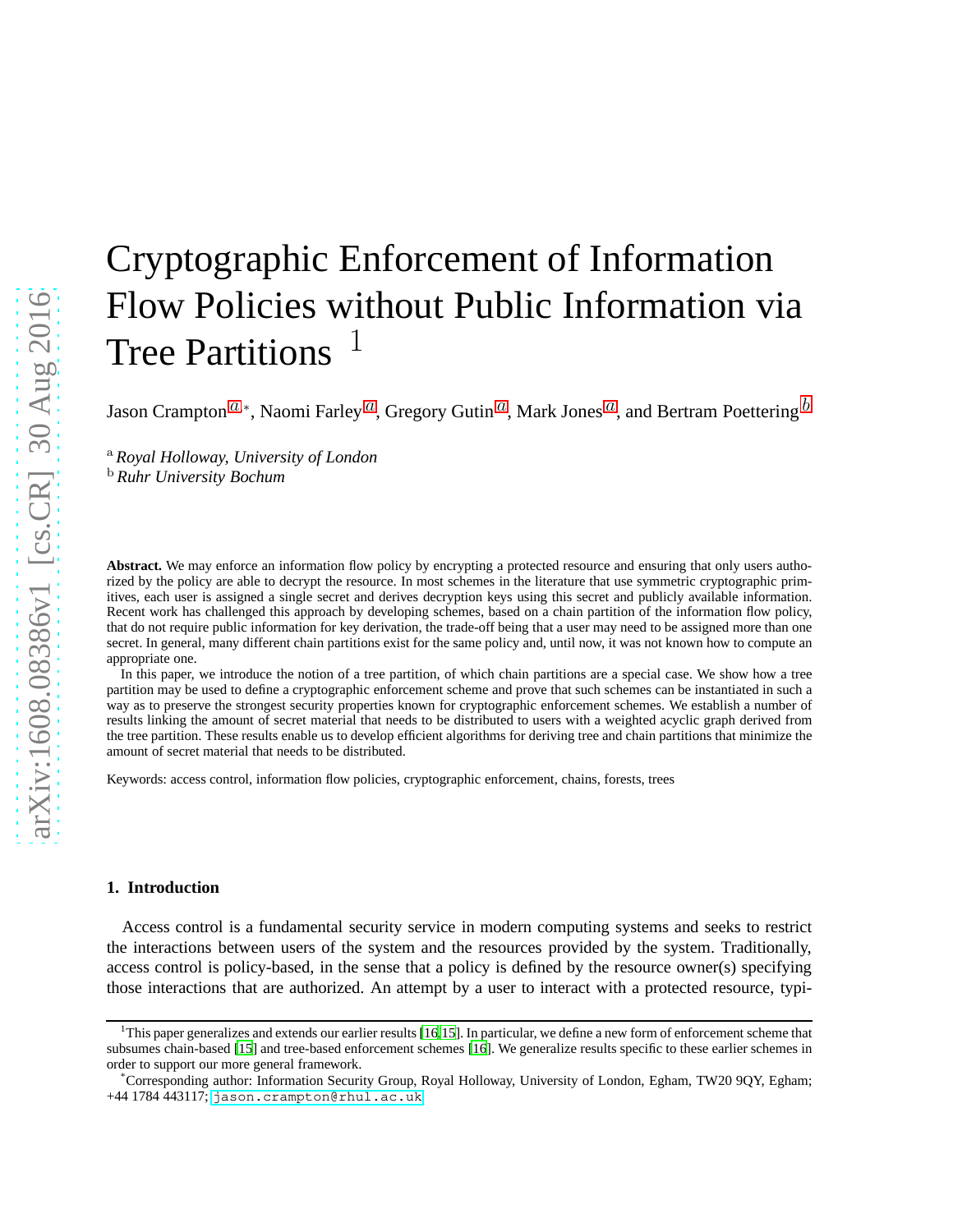cally called an *access request*, is evaluated by a trusted software component, the *policy decision point* (or *authorization decision function*), to determine whether the request should be permitted (if authorized) or denied (otherwise). The use of a policy decision point is entirely appropriate when we can assume the policy will be enforced by the same organization that defined it. However, use of third-party storage, privacy policies controlling access to personal data, and digital rights management all give rise to scenarios where this assumption does not hold.

*Cryptographic access control* provides an alternative way of regulating access to data objects and has attracted considerable attention in recent years. In this setting, data objects are encrypted and appropriate decryption keys are issued to authorized users. Research into cryptographic access control began with the seminal work of Akl and Taylor [\[1\]](#page-22-0), and has seen a resurgence of interest in recent years. For instance, there has been a considerable amount of research into attribute-based encryption [\[8](#page-22-1)[,24\]](#page-23-2), which is regularly used to support access control (see [\[28](#page-23-3)], for example). Attribute-based encryption is based on asymmetric cryptographic primitives, which means that any user is able to control read access to data (by encrypting), while only authorized users may decrypt. However, access control policies can also be enforced using symmetric cryptographic primitives (often a cheaper alternative to their asymmetric counterparts). Typically, in this scenario, a specific user – the data owner – encrypts all data objects before transmitting them to a storage provider that is only trusted to store data correctly. Users are able to retrieve data objects from the storage provider (in encrypted form) and only authorized users should be able to decrypt them.

In the symmetric setting, the focus of research has been on enforcing information flow policies [\[7\]](#page-22-2), not least because many access control requirements may be articulated as information flow policies. An information flow policy is defined by a partially ordered set of security labels and a function mapping each user and data object to a security label. A user is authorized to read any data object associated with a security label that is less than or equal to that of the user.

Generally, it is undesirable to explicitly provide a user with all the keys she requires to decrypt protected objects. Instead, a user is given a small number of secrets from which she is able to derive all keys required.<sup>[1](#page-1-0)</sup> Hence, a common feature of cryptographic enforcement schemes for information flow policies is the derivation of decryption keys (since possession of the decryption key for label  $\ell$  implies authorization for the decryption key for any label  $\ell'$  less than  $\ell$ ). Informally, each security label is associated with a secret (which is issued to every user assigned to that security label) from which decryption keys for all subordinate security labels may be derived. The scheme may also publish additional information in order to support key derivation.

Therefore, the challenge is to compute efficiently the secrets and decryption keys associated with each security label, subject to constraints on the size of relevant parameters. Thus a cryptographic enforcement scheme may be characterized by(i) the number of secrets each user is given, (ii) the total number of secrets issued to users, (iii) the amount of auxiliary (public) information required for key derivation, and (iv) the computational effort required for key derivation.

Many schemes in the literature are space-efficient (on the user side) by providing each user with a single secret (see, for example, [\[2](#page-22-3)]), the trade-off being that the amount of public information and derivation time may be substantial. Moreover, the public information must either be transmitted to each

<span id="page-1-0"></span><sup>&</sup>lt;sup>1</sup>We could, of course, simply view a set of secrets as a single secret and consider the amount of storage required by that secret. However, it is more convenient for the analysis later in the paper to consider a set of secrets and the number of elements in that set.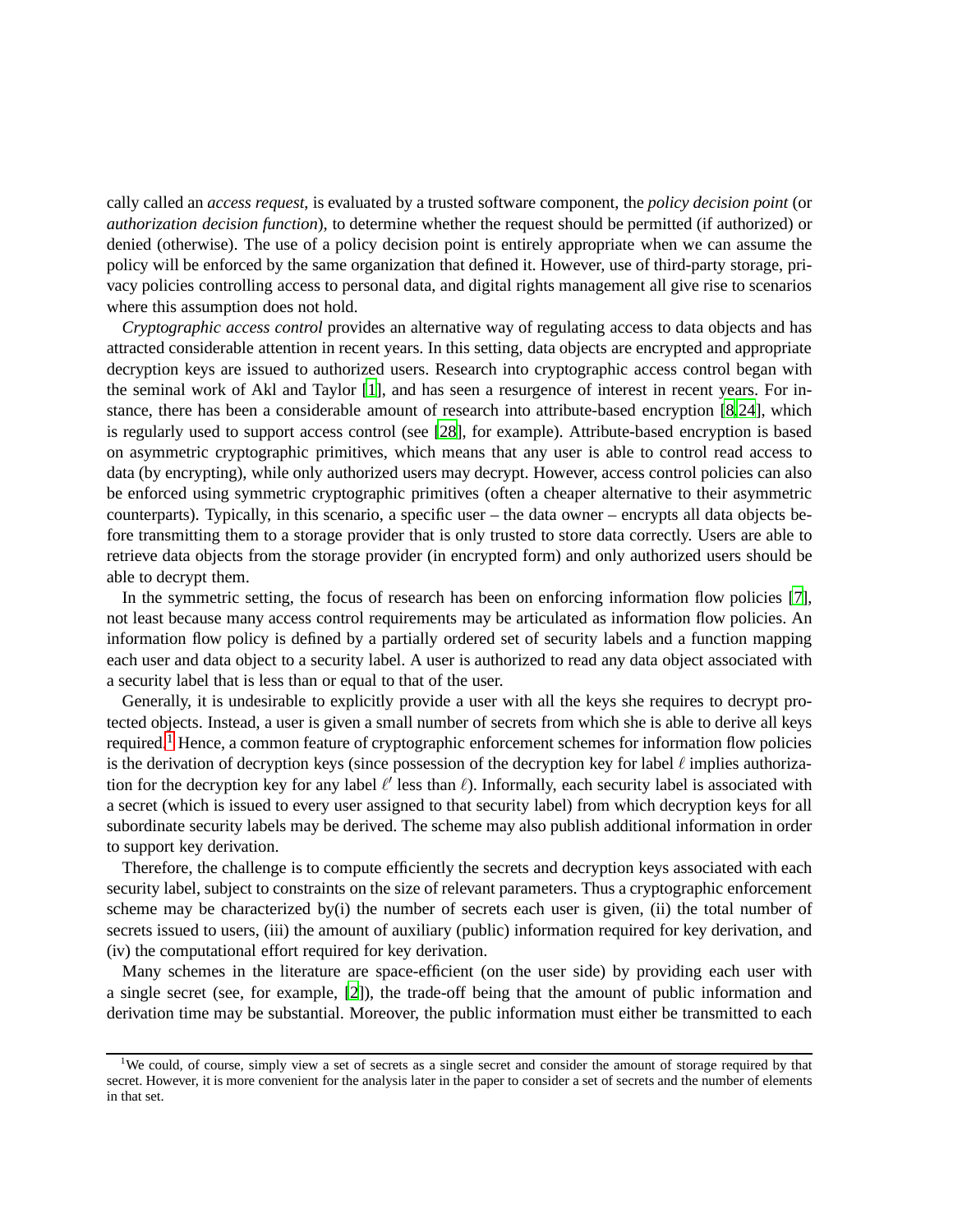user or made available on some publicly accessible server, both possibilities giving rise to concerns either about costs of transmission and local storage, or availability and authenticity of the information.

Crampton, Daud and Martin [\[14](#page-23-4)] introduced the concept of a *chain-based* cryptographic enforcement scheme, which requires no public information but may require users to store more than one secret. Subsequent work has established that secure instantiations of chain-based schemes exist [\[20](#page-23-5)[,21](#page-23-6)]. Chain-based schemes are based on a decomposition of the poset of security labels into disjoint chains (that are, in some appropriate sense, compatible with the poset). Informally, the secrets associated with the labels in each chain may be derived in a top-down manner and each user is issued with a number of secrets, at most one from each chain. Thus the number of secrets required by a user is no greater than the number of chains in the decomposition, which is significantly better, generally, than the naive solution of supplying each user with every secret for which she is authorized.

The motivation for the work in this paper can be summarized in two observations. First, there are, in general, many different ways to instantiate a chain-based scheme for a given information flow policy, each instantiation being defined by a particular chain partition of the partially ordered set used to specify the policy. The number of secrets and the amount of computation required to derive decryption keys in a given instantiation crucially depends on the chain partition chosen. However, existing work in the literature assumes that the chain partition is given as part of the input to the algorithm that outputs the secrets and decryption keys. One of the questions we address (in Section [5\)](#page-17-0), therefore, is how to compute the "best" chain partition (with respect to some suitable metric) with which to instantiate a chain-based scheme. Our second observation is that each security label has at most one parent in the chain decomposition. The question we address (in Section [3\)](#page-8-0) is whether it is possible to generalize chain-based schemes to tree-based schemes, given that each element in a tree also has at most one parent.

Our first set of contributions is associated with the novel concept of a *tree partition* of an information flow policy, from which we define the notion of a *forest-based* cryptographic enforcement scheme for information flow policies. We prove results establishing how the total number of secrets to be issued to users varies with the structure of the forest and demonstrate that an instantiation of our scheme retains the security property of strong key indistinguishability introduced by Freire, Paterson and Poettering [\[21\]](#page-23-6). We design and analyze an efficient algorithm for computing a forest that minimizes the total number of issued secrets. This work generalizes our previous work on tree-based enforcement schemes [\[16](#page-23-0)]. In addition, the more general framework enables us to simplify the techniques and formal exposition.

Our second set of contributions is based on specializing our generic scheme to chain-based schemes.<sup>[2](#page-2-0)</sup> We prove that the total number of secrets issued is determined by the number of bottom elements of the chains in the chain partition (Lemma [3\)](#page-17-1). This, in turn, allows us to prove (Theorem [3\)](#page-18-0) there exists a chain partition that simultaneously minimizes the number of secrets that need to be issued and the number of chains in the partition (and thus the number of keys each user is required to store). The last result is of practical importance, since the number of chains provides a tight upper bound on the number of secrets required by any user. Moreover, the result is somewhat unexpected, as it is not usually possible to simultaneously minimize two different parameters. Our main contribution (Theorem [4](#page-21-0) and Section [5.1\)](#page-19-0) is to develop an efficient algorithm that enables us to find a chain partition such that the total number of distributed secrets and the number of chains are minimized (with respect to all chain partitions). Our

<span id="page-2-0"></span> $2$ One disadvantage with forest-based schemes is that one cannot, in general, simultaneously minimize the number of secrets issued on a per-user basis and the total number of secrets issued to users. Thus, chain-based schemes are still relevant, even though, in general, a forest-based scheme for the same policy will require fewer secrets in total to be issued.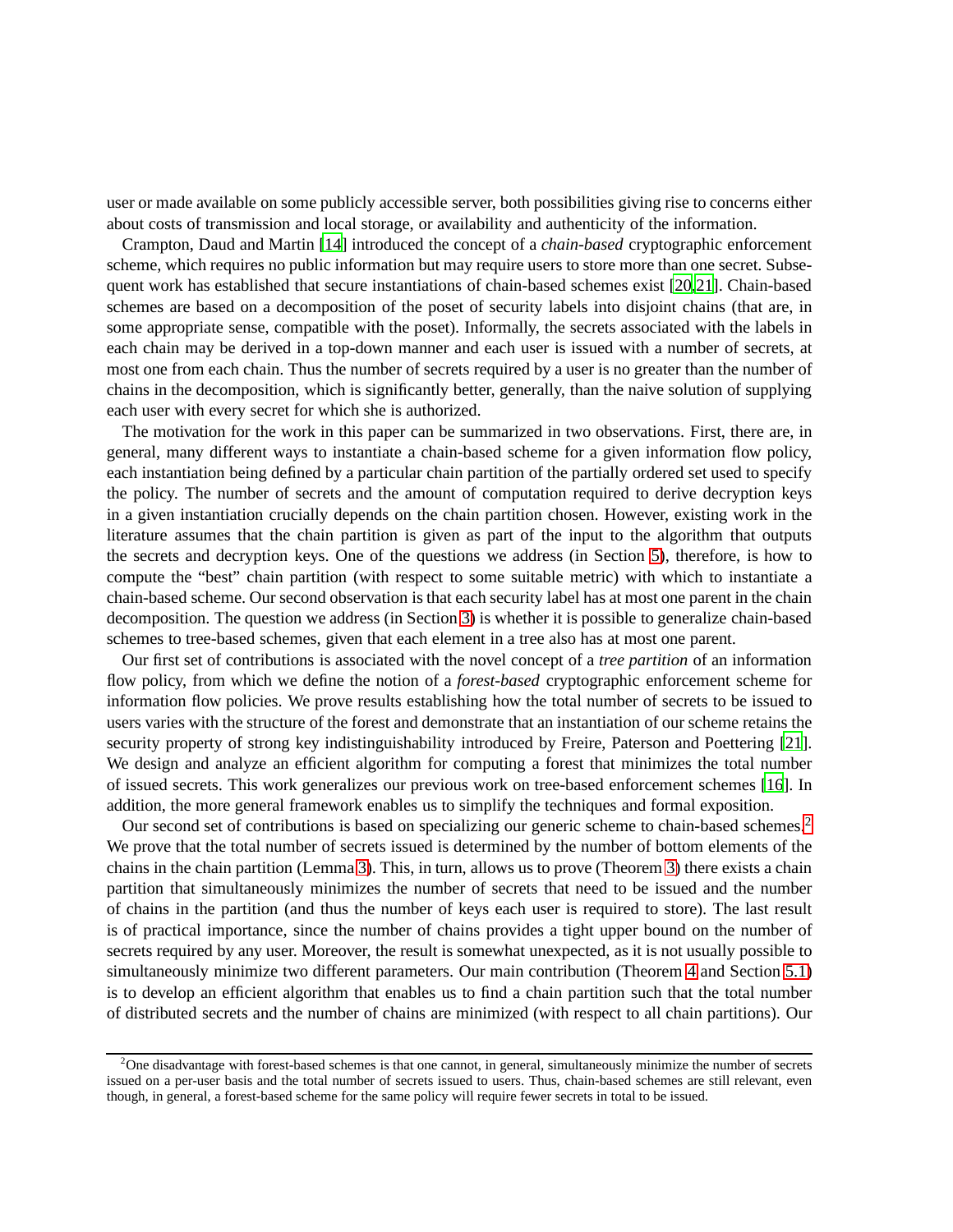algorithm is based on finding a minimum cost flow in a network whose construction is based on the technical results in Sections [3–](#page-8-0)[5.](#page-17-0)

Overall, then, the contributions of this paper generalize and unify existing work on tree- and chainbased schemes using the novel concept of a tree partition and a forest-based enforcement scheme. Central to our work are the results in Section [4,](#page-14-0) which enable us to link two different characterizations of the additional secrets required, thereby allowing us to describe existing schemes using trees and chains within a single framework and to generalize tree-based enforcement schemes to forest-based schemes. An important consequence of our results is that there now exist efficient methods for instantiating cryptographic enforcement schemes that require no public information. We thereby provide rigorous foundations for the development of efficient chain-based enforcement schemes.

The remainder of the paper is organized as follows. In Section [2,](#page-3-0) we provide the relevant background on cryptographic enforcement schemes, and formally identify the problem. We also discuss related work, including preliminary versions of the ideas presented in this paper [\[15](#page-23-1)[,16\]](#page-23-0). Then, in Section [3,](#page-8-0) we formally define a tree partition and a forest-based cryptographic enforcement scheme for an information flow policy. We establish some important results connecting the structure of a given forest and the total number of secrets required by the associated cryptographic enforcement scheme. We also establish that there exist secure instantiations of our scheme and briefly discuss cryptographic primitives that would be suitable for such an instantiation. In Section [4,](#page-14-0) we use the theoretical results of Section [3](#page-8-0) to develop an efficient algorithm for computing the best tree partition, in terms of the total amount of secret material required. In Section [5,](#page-17-0) we prove that there exists a chain-based enforcement scheme in which no user requires more than  $w$  keys, where  $w$  is the width of the information flow policy; and that the total number of issued secrets in a chain-based enforcement scheme is determined entirely by the number of bottom elements of the chain partition. These results, however, are not constructive *per se*. Accordingly, we also develop an efficient algorithm to derive the best chain partition. We conclude the paper in Section [6](#page-22-4) with a summary of our contributions and some ideas for future work.

### <span id="page-3-0"></span>**2. Information Flow Policies**

We first recall some basic definitions from discrete mathematics and establish some notation. We then define what is meant by an information flow policy [\[7](#page-22-2)] and discuss how such policies may be enforced using cryptographic mechanisms.

A *partially ordered set* (or *poset*) is a pair  $\mathcal{P} = (X, \leq)$ , where  $\leq$  is a reflexive, anti-symmetric, transitive binary relation on a finite set  $X$ .

- **–** We write  $x < y$  to indicate  $x \leq y$  and  $x \neq y$ , and we may write  $x \geq y$  whenever  $y \leq x$ .
- We say x *covers* y, or x is a *parent* of y, denoted  $y \leq x$ , if  $y \leq x$  and there does not exist  $z \in X$ such that  $y < z < x$ . An element  $x \in X$  is *maximal* if it has no parents.
- The *Hasse diagram* of  $P$  is the directed acyclic graph  $H(P) = (X, E_{min})$ , where the (directed) *edge*  $xy \in E_{\text{min}}$  if and only if  $y \leq x$ . We will also make use of the directed acyclic graph  $H^*(\mathcal{P}) =$  $(X, E_{\text{max}})$ , where  $xy \in E_{\text{max}}$  if and only if  $y < x$ . Representing the covering relation as an acyclic digraph the Hasse diagram provides a minimal amount of information required to reconstruct the full order relation.<sup>[3](#page-3-1)</sup>

<span id="page-3-1"></span><sup>&</sup>lt;sup>3</sup>The Hasse diagram  $H(\mathcal{P}) = (X, \leq) = (X, E_{\min})$  is a unique representation of the poset  $\mathcal{P} = (X, \leq)$ . Conversely, as the Hasse diagram  $H(\mathcal{P})$  of a poset  $\mathcal P$  uniquely represents  $\mathcal P$ , we may consider  $H(\mathcal{P})$  as a "shorthand" for  $\mathcal P$  and even loosely say that  $H(\mathcal{P})$  is a poset.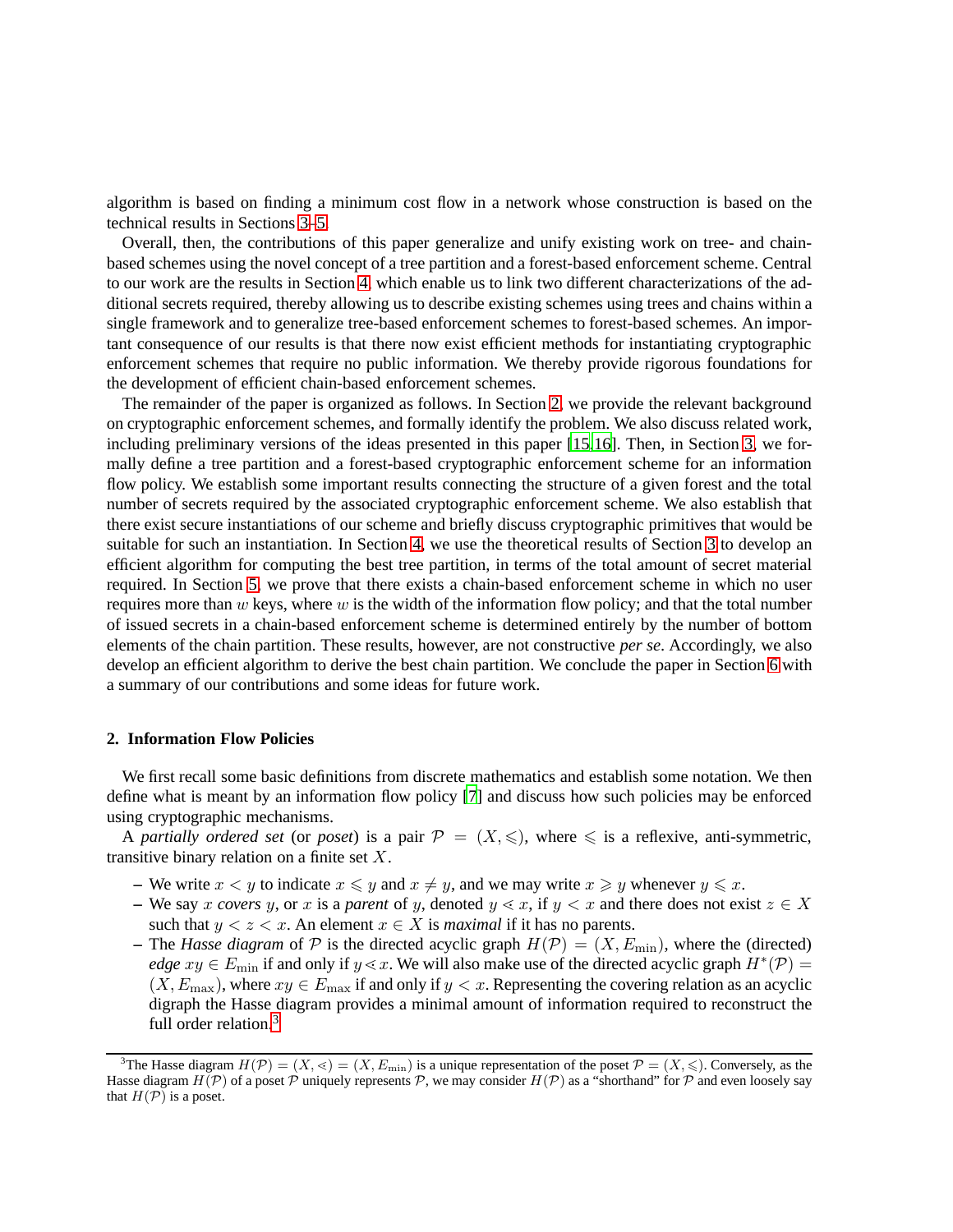– The *in-degree* (*out-degree*, respectively) of node u of a directed graph  $D = (V, E)$  is the number of nodes v such that  $vu \in E$  ( $uv \in E$ , respectively). A directed graph D is an *out-forest* if every node of D has in-degree less than or equal to 1.

We say P is a *forest* if  $H(\mathcal{P})$  is an out-forest. We say P is a *tree* if it is a forest and has a unique maximal element. That is, there is a single node in its Hasse diagram of in-degree 0.

Note that every forest is a disjoint union of trees. Hasse diagrams of a poset, forest and tree are shown in Figure [1.](#page-4-0) The edges in these Hasse diagrams (and all others in the paper) are assumed to be directed from top to bottom.

- $-$  A set *Y* ⊆ *X* is a *chain* if for all distinct pairs of elements  $x, y \in Y$ ,  $x < y$  or  $y < x$ . A chain corresponds to a directed path in  $H^*(P)$ .
- $-$  A *chain partition* of poset  $P$  is a disjoint union of chains such that every element of  $P$  belongs to one of the chains. Figure [1d](#page-4-0) depicts a chain partition of the poset in Figure [1a.](#page-4-0)
- $-$  Let  $x, y \in X$  with  $y < x$ . Then  $\{z_0, \ldots, z_l\} \subseteq X$ , where  $x = z_0 > z_1 > \cdots > z_l = y$  is a *derivation chain* (from x to y) in  $\mathcal P$  of length l. A derivation chain from x to y corresponds to a directed path from x to y in  $H(\mathcal{P})$ .
- **–** We write  $x \text{ ⊥ } y$  to indicate that  $x, y$  are incomparable, i.e.  $x \nleq y$  and  $x \ngeq y$ . A set  $Y \subseteq X$  is an *antichain* if for all distinct  $x, y \in Y$ ,  $x \mid y$ . The *width* of a poset is the cardinality of an antichain of maximum size.
- **–** We write  $\downarrow$ (x) to denote  $\{y \in X : y \leq x\}$  and  $\uparrow$ (x) to denote  $\{y \in X : y \geq x\}$ . Note that  $\downarrow(x) \subseteq \downarrow(y)$  if and only if  $x \leq y$ .
- **–** A *linear extension* of  $P$  is a chain  $(X, \preccurlyeq)$  such that if  $x \preccurlyeq y$  then  $x \preccurlyeq y$ . Every (finite) partial order has at least one linear extension, which may be computed, in linear time, by representing the partial order as a directed acyclic graph and using a topological sort [\[12](#page-23-7), §22.3].

<span id="page-4-0"></span>

Fig. 1. Hasse diagrams of a poset, a forest, a tree, and a chain partition

In many cases we will use subscripts to denote a function or relation relative to a poset  $\mathcal T$ . Thus, for example, we write  $\mathcal{T} = (X, \leq \tau)$ , we write  $x >_{\tau} y$  if  $x >_{\tau} y$  and there is no  $z \in X$  such that  $x >_{\mathcal{T}} z >_{\mathcal{T}} y$ , and we write  $\downarrow_{\mathcal{T}}(x)$  to denote the set  $\{y \in X : y \leqslant_{\mathcal{T}} x\}$ .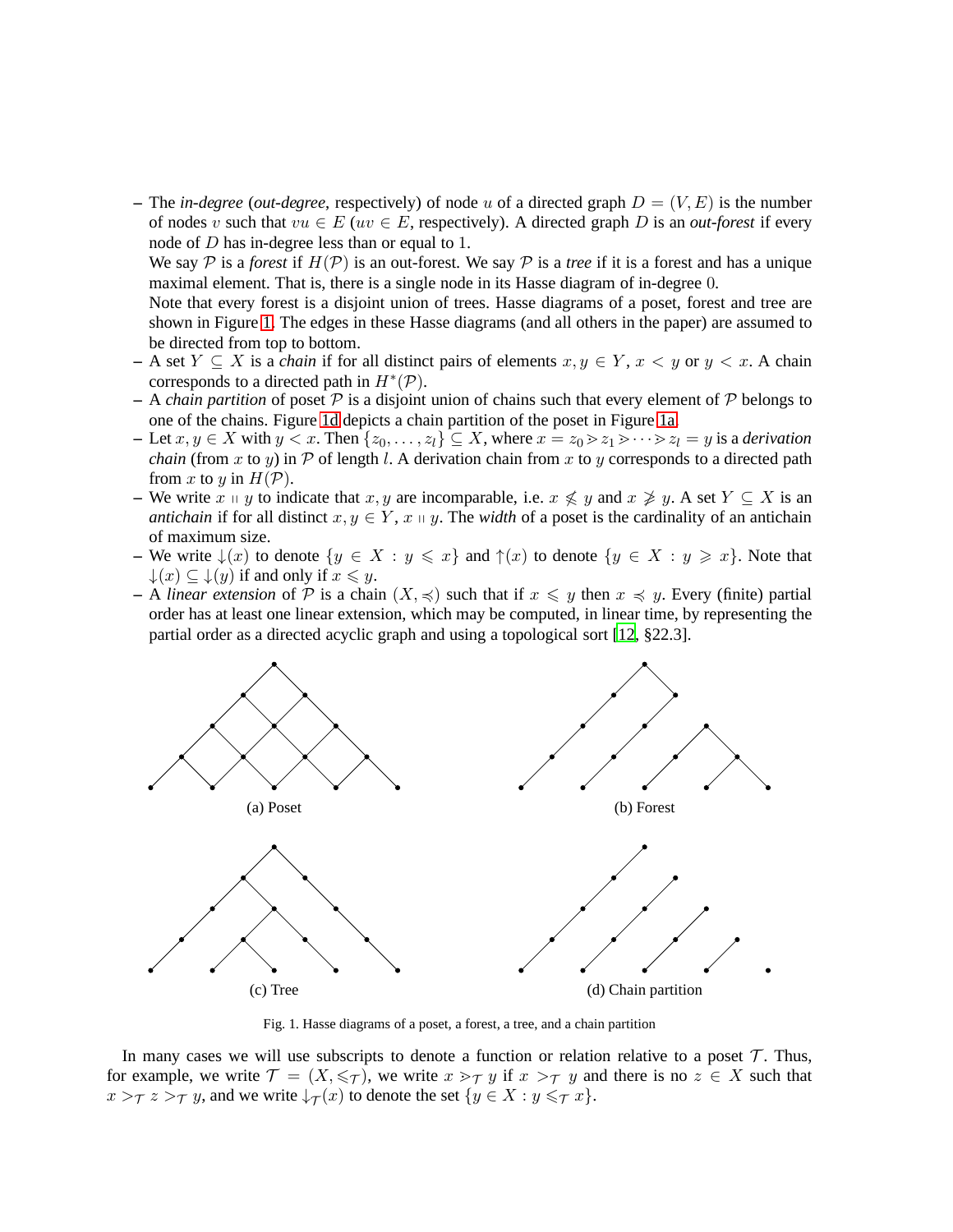**Definition 1.** An information flow policy *is a tuple*  $(X, \leq, U, O, \lambda)$ *, where:* 

- $(X, \leq)$  *is a (finite) partially ordered set of security labels;*
- **–** U *is a set of* users *and* O *is a set of* objects*;*
- **–** λ : U ∪ O → X *is a* security function *that associates users and objects with security labels.*

*A* user  $u \in U$  *is* authorized *to read an object*  $o \in O$  *if and only if*  $\lambda(u) \geq \lambda(o)$ *.* 

Given an information flow policy  $(X, \leq, U, O, \lambda)$ , we may define an equivalence relation ~ on U, where, for any  $u, v \in U$ ,  $u \sim v$  if and only if  $\lambda(u) = \lambda(v)$ . We write  $U_x$  to denote  $\{u \in U : \lambda(u) = x\}$ . Similarly,  $O_x \subseteq O$  denotes the set of objects having security label  $x \in X$ . In other words, user  $u \in U_y$ is authorized to read  $o \in O_x$  whenever  $y \geq x$ . Henceforth, we will represent an information flow policy  $(X, \leq, U, O, \lambda)$  as a poset  $\mathcal{P} = (X, \leq)$  with the tacit understanding that U, O and  $\lambda$  are given.

# *2.1. Cryptographic enforcement*

The intuition behind the cryptographic enforcement of information flow policies is to encrypt data objects (using a symmetric encryption algorithm) and distribute appropriate secrets to authorized users (from which encryption keys are derived). Hence, there are two high-level algorithms that every cryptographic enforcement scheme (CES) provides: the first, SetUp, is run by the data owner and generates secrets, keys and any public information that is required for deriving decryption keys; the second, Derive, is used to derive decryption keys from secrets and public information. That is, in principle, SetUp and Derive have the following functionality.

- **–** SetUp takes as input an information flow policy  $(X, \leq)$ . SetUp outputs  $\{(x, \sigma(x), \kappa(x)) : x \in X\}$  and Pub, where  $\sigma(x)$  and  $\kappa(x)$  respectively determine the secret and encryption key associated with  $x$ , and the public information Pub is used as part of the input to the Derive algorithm.
- **–** Derive takes as input the information flow policy, Pub,  $x, y \in X$  and  $\sigma(x)$ . Derive outputs  $\kappa(y)$  if  $y \leq x$  (and some distinguished failure symbol  $\perp$  otherwise); in particular,  $\kappa(x)$  can be derived from  $\sigma(x)$ .

Prior CES schemes follow the above syntactical framework more or less closely. In particular, different representations of the information flow policy have been used as input to the SetUp and Derive algorithms, and some preprocessing may be required in order to produce those representations. Some schemes, for example, simply use the Hasse diagram of the poset [\[2\]](#page-22-3) as the input to SetUp and (part of) the input to Derive, while others use a directed, acyclic graph whose edge set is a superset of  $E_{\text{min}}$ and a subset of  $E_{\text{max}}$  (and thus contains the same paths as the Hasse diagram) [\[4](#page-22-5)[,13](#page-23-8)]. In this work, we transform the information flow policy into a partition of trees.

Part of the specification of Derive ensures the *correctness* of a scheme. That is, an authorized user belonging to  $U_x$  must be able to derive  $\kappa(y)$  if  $x \ge y$ . In contrast, the *security* of a CES requires that users cannot derive keys for which they are not authorized, even if they collude by pooling secret information. In particular, a user in  $U_z$  where  $z \not\geq y$  cannot derive  $\kappa(y)$ . Research in the last 10 years, pioneered by Atallah, Blanton, Frikken and Fazio [\[2\]](#page-22-3) and Ateniese, de Santis, Ferrara and Masucci [\[5\]](#page-22-6), has formalized security notions for CESs. Informally, the adversary learns the secrets and keys associated with some set of elements  $A \subseteq X$  (modeling a group of colluding users) and selects a "target" x in X such that  $x \nleq a$  for any  $a \in A$  (to avoid trivial cases). The adversary may be asked to determine  $\kappa(x)$  or to determine, given a candidate key r, whether r is  $\kappa(x)$  or a random element of the key space. These informal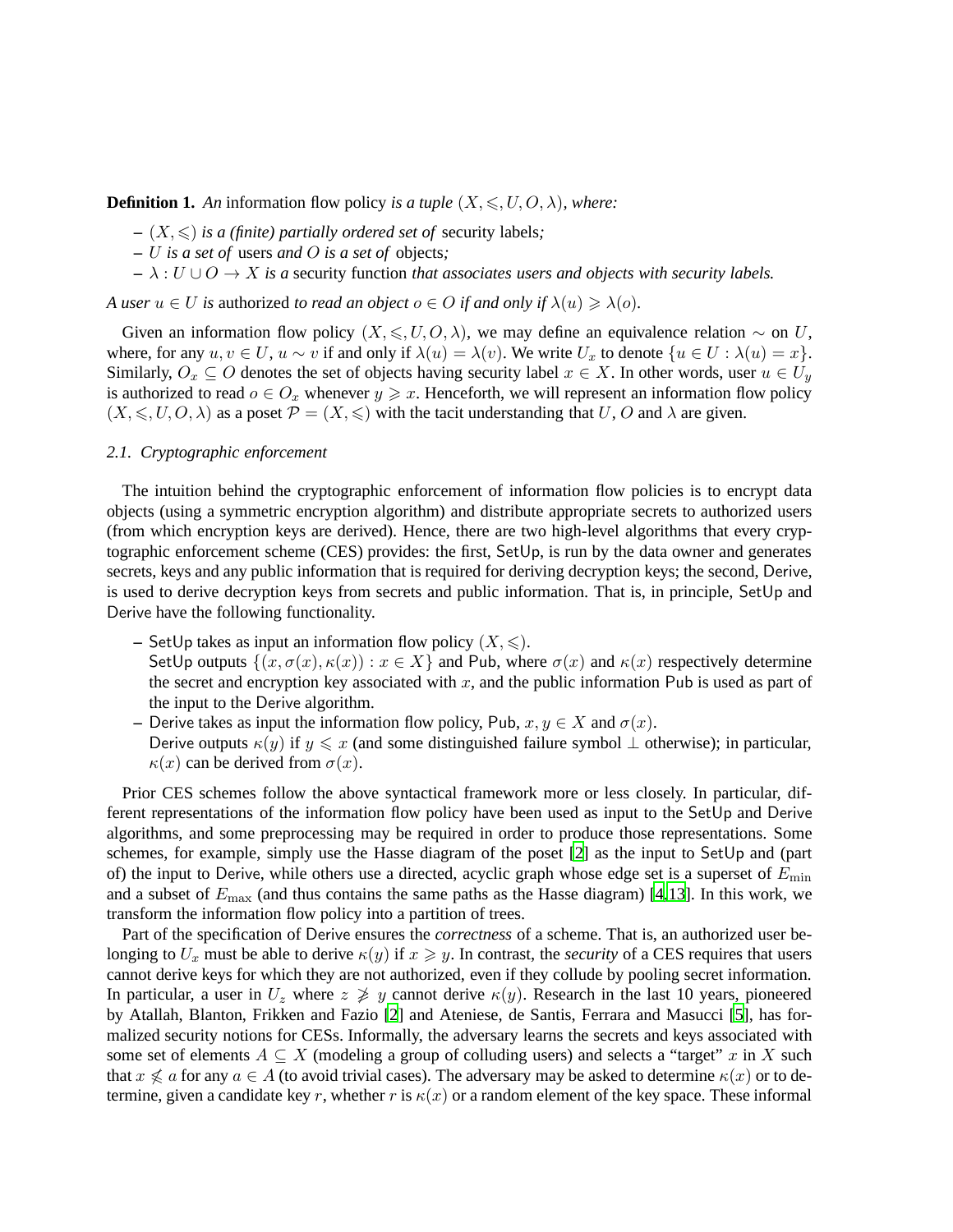scenarios lead to formal concepts of and definitions for *key recovery* and *key indistinguishability* [\[2](#page-22-3)].[4](#page-6-0) We consider the security properties of CESs in more detail in Section [3.2.](#page-10-0)

# *2.2. Related Work*

Essentially, designing a cryptographic enforcement scheme comes down to defining(i) what *secrets* each user will receive, (ii) how users will generate any *keys* they require to decrypt data objects, and (iii) how secrets and keys are related. Broadly speaking, there are two standard ways of designing a cryptographic enforcement scheme for information flow policies. These methods assume each user is given a single key from which all other relevant secrets and key may be derived, and are distinguished by the information used to derive secrets and keys. The first method, which we will call "node-based", relies only on secret information known to the user, while the second, which we will call "edge-based", assumes that some additional information must be made known to all users.[5](#page-6-1)

Informally, a node-based scheme uses one-way functions: for  $y < x$  the secret associated with y is some (one-way) function of  $\sigma(x)$ , the secret  $\sigma(x)$  associated with x, and  $\kappa(y)$ , the key associated with y, is some (one-way) function of  $\sigma(y)$ . Some of the earliest work on cryptographic enforcement of information flow policies used these kinds of techniques [\[27\]](#page-23-9). However, in this setting, it is unclear how to distribute secrets such that  $\sigma(y)$  can be derived from  $\sigma(x_i)$  for each of the parents  $x_1, \ldots, x_n$  that node  $y$  might have, without simultaneously exposing the scheme to collusion attacks.

In an edge-based scheme, public information is associated with each pair  $(x, y)$  where  $x > y$  from which  $\sigma(y)$  can be extracted with knowledge of  $\sigma(x)$ . Thus, informally, we might define Pub $(x, y)$  to be enc<sub>k</sub>( $\sigma(y)$ ), where enc<sub>k</sub> is some symmetric encryption algorithm with key k contained in  $\sigma(x)$ . An edge-based scheme can be used for arbitrary posets but requires public information [\[2\]](#page-22-3).

Research into schemes that allocate a single secret to each user investigated what trade-offs were possible between the number of items of public data and the number of key derivation operations (in the worst case) [\[3](#page-22-7)[,13\]](#page-23-8). Some of this work focused on posets with a particular structure (such as chains [\[3](#page-22-7)]). Such research was able to define specific data structures and algorithms, and perform exact complexity analyses [\[3](#page-22-7)[,4](#page-22-5)[,13\]](#page-23-8). Other work considered arbitrary posets and used results from graph and poset theory to develop analyses that were generic but arguably less useful in specific cases [\[5](#page-22-6)]. In all this work, the amount of public information required for key derivation necessarily increases.

A representation of the policy is required as input to the Derive algorithm. Hence, the data owner must publish the policy (or distribute it with the appropriate secrets to every user). The size of the policy is proportional to the number of edges (each representing a piece of public information) used for secret derivation; that is  $O(n^2)$ , where n is the cardinality of X (the set of security labels). However, compact representations, using an  $n \times n$  binary matrix, exist. In the case of edge-based schemes, the data owner must also publish (or otherwise distribute) Pub, which is also proportional in size to the number of edges. However, the size of Pub will be several orders of magnitude bigger than the policy representation (due to the relative sizes of each datum of information). An alternative is to store Pub on a public server. In

<span id="page-6-0"></span><sup>&</sup>lt;sup>4</sup>Note that a scheme in which Derive may be used to compute  $\kappa(y)$  from  $\kappa(x)$  whenever  $y < x$  (rather than from  $\sigma(x)$ ) does not possess the key indistinguishability property: the adversary may select x and A such that  $x > a$  for some  $a \in A$ , use x, a, Pub and r (that is, assume  $r = \kappa(x)$ ) as inputs to the Derive algorithm, and test the output for equality with  $\kappa(a)$ . Concerns about key indistinguishability in CESs led to the separation between secrets and keys [\[2](#page-22-3)].

<span id="page-6-1"></span> $5$ There are some other types of schemes but each of them suffer from a number of disadvantages (see [\[17\]](#page-23-10), for example) so research has tended to focus on node- and edge-based schemes.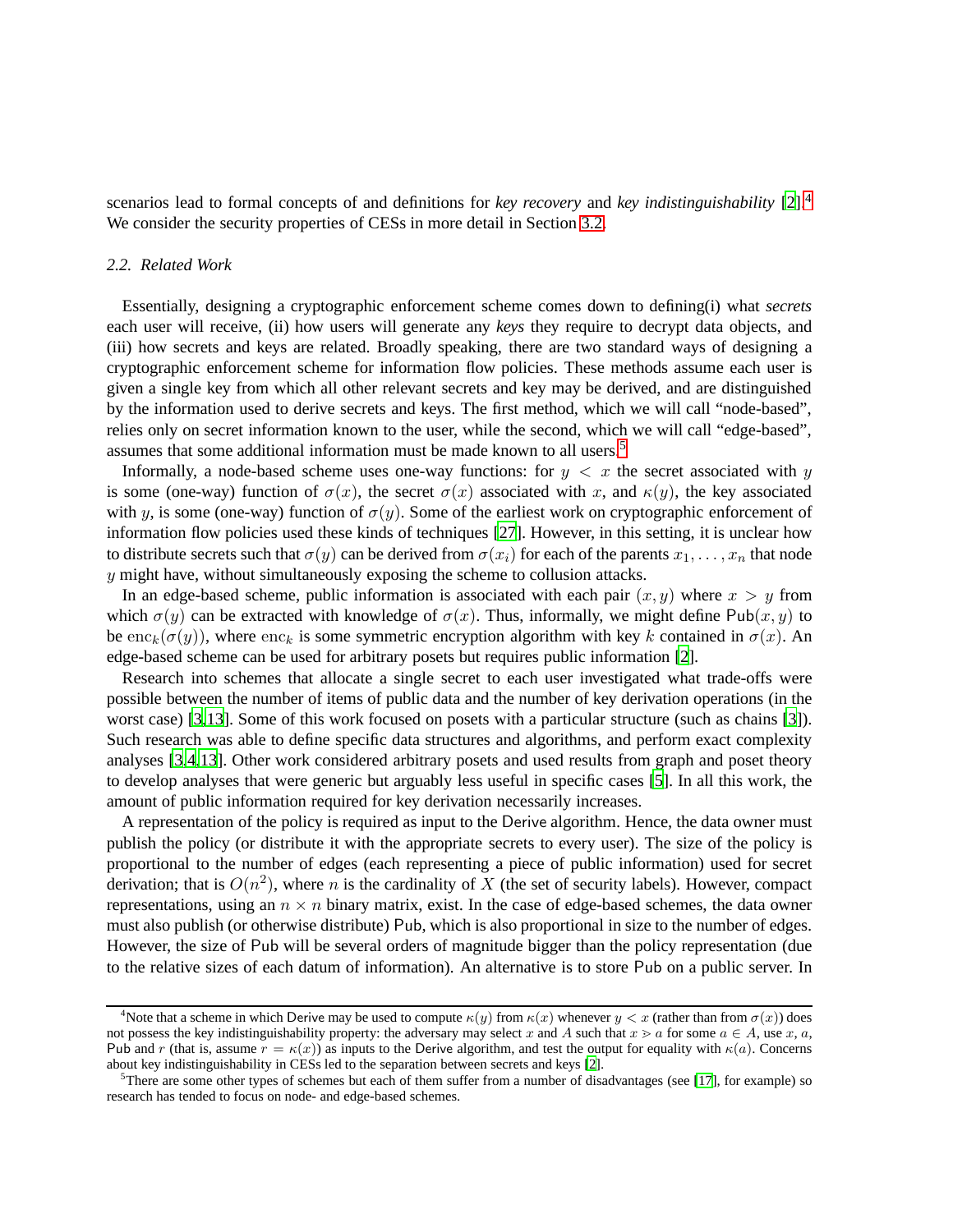this case, the server must be on-line and accessible to any user that wishes to run the Derive algorithm. Thus, it may be advantageous to devise schemes that require no public information.

Crampton *et al.* [\[14\]](#page-23-4) introduced the idea of cryptographic enforcement schemes, based on chain partitions of the information flow policy, that require no public information. The trade-off with such schemes is that some users may require more than one secret in order to be able to derive all the required encryption keys. Subsequent work established that secure instantiations of such schemes are possible [\[20](#page-23-5)[,21](#page-23-6)].

To summarize, informally, the core trade-off made when designing a CES is the amount of public information that is required to assist in the derivation of secrets against the number of additional secrets that are associated with nodes. Broadly speaking, on the one hand one assumes each node is associated with a single secret and defines a "secret-derivation digraph"  $G = (X, E)$ , where  $E_{\text{min}} \subseteq E \subseteq E_{\text{max}}$ . (In other words, if  $x > z$  in  $(X, \leq)$  there is a derivation path in G, since  $E \supseteq E_{\min}$ ; and if  $x \not> z$ there is no derivation path in G, since  $E \subseteq E_{\text{max}}$ .) On the other hand, one selects a secret-derivation digraph  $G = (X, E)$  such that  $E \subset E_{\text{min}}$ , G is an out-forest, and each node is associated with at least one secret. Then, if  $x > z$ , there is some node y such that every user in  $U_x$  is given the secret associated with node y and there is a directed path from y to z in  $G$ . Figure [2](#page-7-0) provides a crude comparison of the generic schemes in the literature:  $E$  is the set of edges used to derive secrets; d is the length of the longest directed path in  $G = (X, E)$ ; w is the width of X; n is the cardinality of X.

<span id="page-7-0"></span>

| <b>Generic scheme</b>         | Edge set                                | Public<br>information | <b>Derivation</b><br>time | <b>Secrets</b> per<br>node |
|-------------------------------|-----------------------------------------|-----------------------|---------------------------|----------------------------|
| Single-step secret derivation | $E = E_{\text{max}}$                    | O( E )                | O(1)                      | $k=1$                      |
| Multi-step secret derivation  | $E_{\min} \subseteq E \subset E_{\max}$ | O( E )                | O(d)                      | $k=1$                      |
| Chain-based secret derivation | $E \subset E_{\min}$                    | None                  | O(d)                      | $k\in[1,w]$                |
| All secrets distributed       | $E = \emptyset$                         | None                  |                           | $k\in[1,n]$                |

Fig. 2. A high-level comparison of generic cryptographic enforcement schemes

The significant open problem with prior work on chain-based schemes is the assumption that the chain partition is part of the input to the SetUp algorithm: there may be many such partitions and it is not immediately obvious how one should select a specific partition in order to optimize characteristics of the corresponding enforcement scheme (an example being to minimize the number of secrets issued). Hence, it seems very natural to ask how difficult it is to compute a "good" chain partition, given that (i) schemes based on chain partitions do not require public information, and (ii) the number of secrets that need to be distributed to users is determined by the choice of chain partition. Our recent work [\[15](#page-23-1)] shows that it is possible to compute a minimal chain partition in polynomial time using a minimum cost network flow algorithm.

Crampton *et al.* [\[16](#page-23-0)] made use of the fact that derivation paths are uniquely defined in trees (as well as in chains) to develop the idea of a tree-based cryptographic enforcement scheme. Their work established that it was possible to compute (in polynomial time) an optimal tree for the information flow policy.

# *2.3. Problem overview*

While chain-based enforcement schemes require no public information, some users may be required to store more than one secret, unlike the majority of schemes in the literature. The number of secrets required by an instantiation of such a scheme depends on the chain partition chosen. Moreover, a natural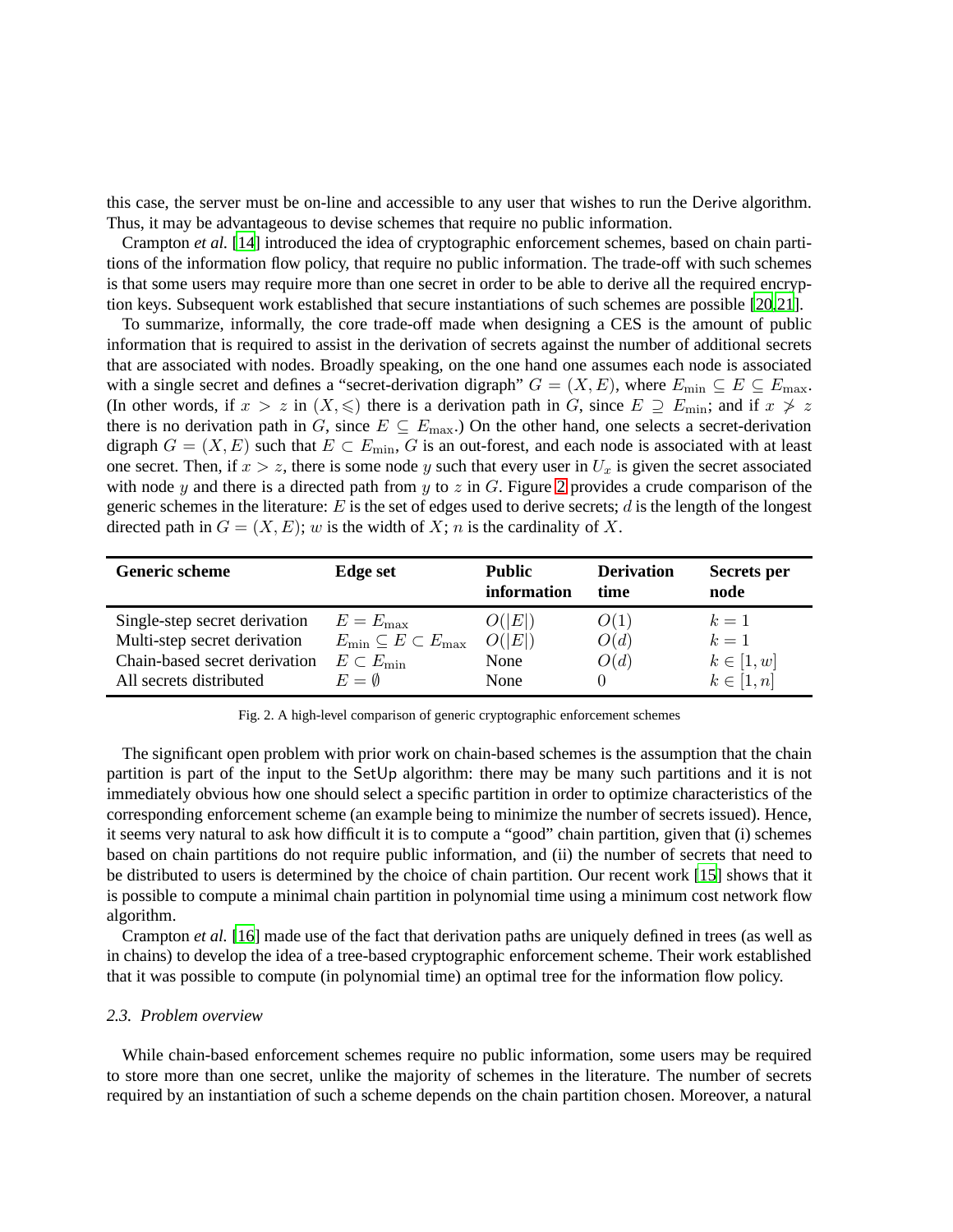extension of the chain-based approach, explored in the current work, is to use a forest related to the poset defining the information flow policy. In this paper, therefore, we explore three questions:

- **–** What is the optimal choice of chain partition and can we compute such a partition efficiently?
- **–** How do we implement a cryptographic enforcement scheme based on a partition of the information flow policy into trees rather than chains?
- **–** What is the optimal choice of tree partition and can we compute such a partition efficiently?

In the next section, we consider the second of these questions, the results of which enable us to answer the other two questions.

# <span id="page-8-0"></span>**3. Enforcement Schemes from Tree Partitions**

In this section, we generalize the approach taken by Crampton *et al.* [\[14](#page-23-4)] for chain-based enforcement schemes, and Crampton *et al.* [\[16](#page-23-0)] for tree-based enforcement schemes. In particular, we introduce the concept of a tree partition of a poset  $(X, \leq)$  and show how such a partition may be used to construct a cryptographic enforcement scheme for an information flow policy defined by  $(X, \leq)$ .

**Definition 2.** Let  $\mathcal{P} = (X, \leq)$  be a poset, with Hasse diagram  $H(\mathcal{P}) = (X, E)$ . A tree partition of  $\mathcal P$  is *a poset*  $\mathcal{T} = (X, \leq_T)$  *such that*  $H(\mathcal{T}) = (X, E_T)$  *is an out-forest and*  $E_T \subseteq E$ *.* 

If  $\mathcal{P} = (X, \leqslant)$  is a poset,  $\mathcal{T} = (X, \leqslant_{\mathcal{T}})$  is a tree partition of  $\mathcal{P}$  and  $y \nless x$ , then  $y \nless_{\mathcal{T}} x$ . However, we may have  $y < x$  but  $y \nless \tau x$ . Thus, the problem with a tree partition, in the context of cryptographic enforcement schemes (CESs), is that some authorized labels that were "reachable" by a derivation chain in  $P$  will no longer be reachable in  $T$ . Accordingly, we define the notion of forest-based enforcement scheme for a tree partition of  $\mathcal{P} = (X, \leqslant)$ .

**Definition 3.** *Given an information flow policy*  $\mathcal{P} = (X, \leqslant)$  *and a tree partition*  $\mathcal{T} = (X, \leqslant_{\mathcal{T}})$ *, a* forest-based enforcement scheme *is a pair*  $(\mathcal{T}, \psi)$ *, where*  $\psi : X \to 2^X$  *and:* 

- *1. if*  $u \leq x$  *then there exists*  $z \in \psi(x)$  *such that*  $u \leq \tau z$ *;*
- *2. if*  $u \nleq x$  *then for all*  $z \in \psi(x)$ *,*  $u \nleq \tau z$ *.*

Informally, conditions 1 and 2 correspond to the correctness and security requirements of CESs, respectively. Note that  $x \in \psi(x)$ . To see this, suppose, in order to obtain a contradiction, that  $x \notin \psi(x)$ . Then, by the first property, there exists  $z \in \psi(x)$  such that  $x \leq \tau z$ . This implies  $x \leq z$  and thus  $z \nleq x$ . By the second property for all  $z^* \in \psi(x)$  we then have  $z \nleq \tau z^*$ . This holds in particular for  $z^* = z$  and we obtain  $z \nleq \tau z$ , a contradiction.

**Definition 4.** *Let*  $P$  *be a poset and*  $T$  *a tree partition of*  $P$ *. Then, given*  $x, z \in X$ *, the maximum element (if it exists) in*  $\downarrow_{\mathcal{P}}(x) \cap \uparrow_{\mathcal{T}}(z)$ *, is the anchor between* x *and* z *and denoted by*  $\alpha(xz)$ *.* 

We note the following facts, which we state without proof:

- $-\alpha(xz)$  exists iff  $x \geq z$ ;
- $\alpha(xz)$  is a unique maximal element (that is, a maximum element) since  $\uparrow_{\mathcal{T}}(z)$  is a chain;
- if  $x \ge z$  and  $x > \tau z$  then there exists a derivation chain in T from x to z and  $\alpha(xz) = x$  (since x is the maximum element in  $\downarrow_{\mathcal{P}}(x)$ ; and
- $-\text{ if } x \geqslant z \text{ and } x \geqslant \tau z \text{ then there exists a derivation chain in } \mathcal{T} \text{ from } \alpha(xz) \text{ to } z \text{ and } x > \alpha(xz).$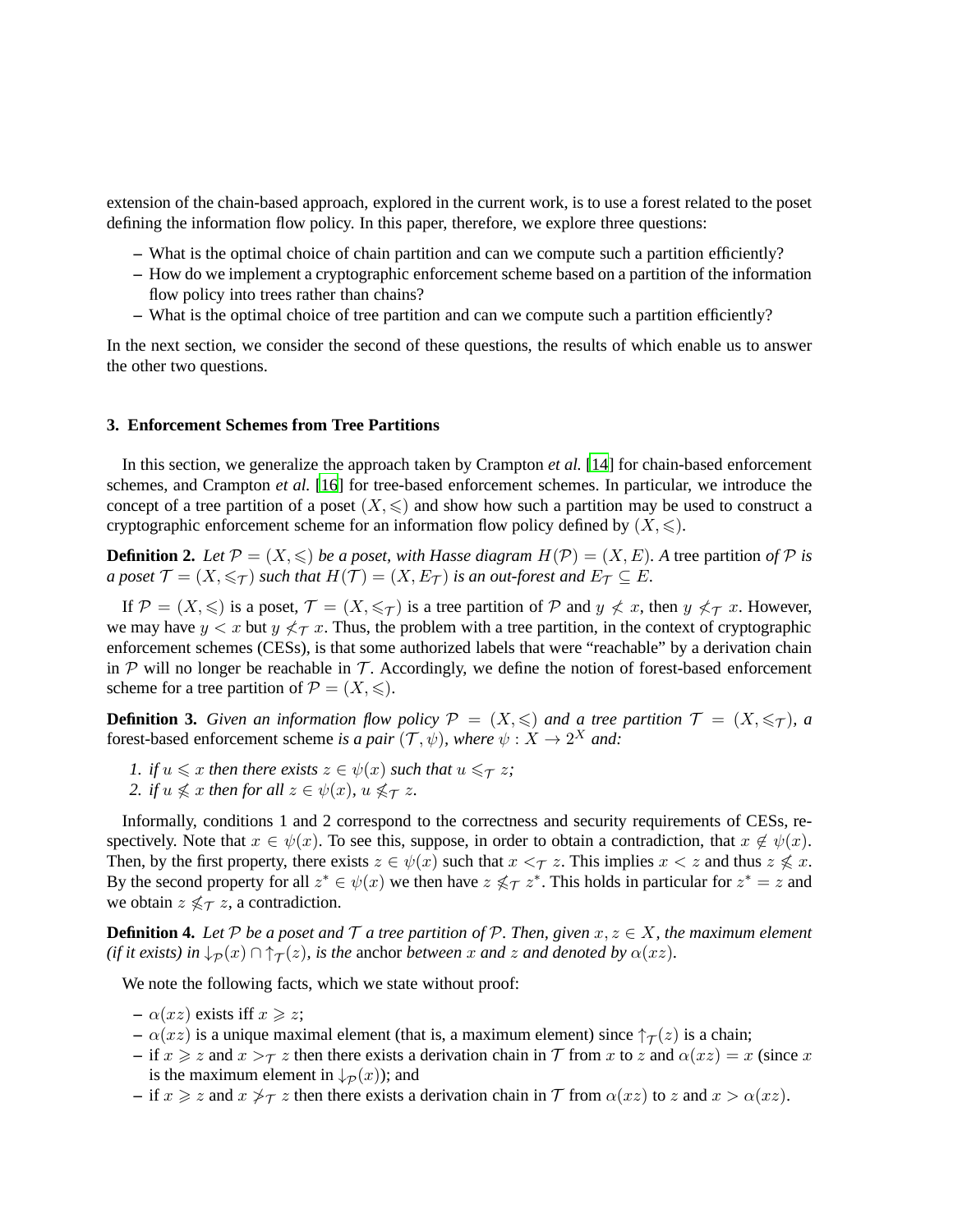Given P and a tree partition T, define  $\phi_{\mathcal{T}} : X \to 2^X$  as follows:

$$
\phi_{\mathcal{T}}(x) = \{\alpha(xz) : x \geqslant z\}
$$

**Proposition 1.** *For any poset* P *and any tree partition*  $\mathcal{T}$  *of*  $\mathcal{P}$ *,*  $(\mathcal{T}, \phi_{\mathcal{T}})$  *is a forest-based enforcement scheme.*

*Proof.* If  $u \leq x$ , then  $z = \alpha(xu)$  belongs to  $\phi_T(x)$  and  $u \leq T z$ . And if  $u \nleq x$  then for every  $z \in \phi_T(x)$ we have  $z \not\geq_T u$ . П

In other words, given the secrets corresponding to the elements in  $\phi_T(x)$ , a user in  $U_x$  can derive the secret for all elements  $z \leq x$  using a derivation chain starting at  $\alpha(xz)$ .

<span id="page-9-2"></span>**Lemma 1.** Let  $\mathcal{P} = (X, \leqslant)$  *be a poset,*  $\mathcal{T}$  *be a tree partition of*  $\mathcal{P}$ *, and*  $(\mathcal{T}, \psi)$  *be a forest-based enforcement scheme. Then*  $\phi_{\mathcal{T}}(x) \subseteq \psi(x)$  *for all*  $x \in X$ .

*Proof.* Suppose, in order to obtain a contradiction, that  $y \in \phi_T(x)$  and  $y \notin \psi(x)$ . By definition,  $y \leq x$ ; therefore, there must exist  $y' \in \psi(x)$  such that  $y' >_\mathcal{T} y$ , and thus  $x \geq y'$ . Moreover,  $y \geq_\mathcal{T} z$  so we have  $x \geq y' >_\mathcal{T} y >_\mathcal{T} z$ ; that is,  $y' \in \mathcal{L}_{\mathcal{P}}(x) \cap \uparrow_{\mathcal{T}}(z)$ . Thus y is not the maximal element in  $\mathcal{L}_{\mathcal{P}}(x) \cap \uparrow_{\mathcal{T}}(z)$ , the desired contradiction.  $\Box$ 

The following simple lemma characterizes the elements of  $\phi_{\mathcal{T}}$  and will be used to prove Proposition [2](#page-9-0) and Theorem [2.](#page-15-0)

<span id="page-9-1"></span>**Lemma 2.** Let  $\mathcal{T} = (X, \leq_T)$  be a tree partition of poset  $\mathcal{P} = (X, \leqslant)$ . Then for every x in X and every  $z$  in  $X, z \in \phi_{\mathcal{T}}(x)$  if and only if exactly one of the following conditions holds:(i)  $z = x$ ; (ii)  $z < x$ ,  $z$  has *a parent in*  $\mathcal T$  *and*  $x \ngeq \text{par}_{\mathcal T}(z)$ ; (iii)  $z < x$  *and*  $z$  *has no parent in*  $\mathcal T$ *.* 

*Proof.* Suppose  $x \geq z$  and  $x \not\geq \text{par}_{\mathcal{T}}(z)$ . Since  $x \not\geq \text{par}_{\mathcal{T}}(z) \geq \tau z$ , z is the maximal element in  $\downarrow_{\mathcal{P}}(x) \cap \uparrow_{\mathcal{T}}(z)$ . Similarly, if z has no parent or  $z = x$ , then z is the maximal element in  $\downarrow_{\mathcal{P}}(x) \cap \uparrow_{\mathcal{T}}(z)$ . In either case,  $z = \alpha(xz)$  and  $z \in \phi_{\mathcal{T}}(x)$ .

Conversely, if  $z \in \phi_{\mathcal{T}}(x)$ , then  $x \geq z$ , by definition, and  $\alpha(xz) = z$ . Thus,  $x \not\geq \text{par}_{\mathcal{T}}(z)$  if z has a parent (otherwise,  $\text{par}_{\mathcal{T}}(z) \in \downarrow_{\mathcal{P}}(x) \cap \uparrow_{\mathcal{T}}(z)$  and  $z \neq \alpha(xz)$ ).  $\Box$ 

<span id="page-9-0"></span>**Proposition 2.** Let  $\mathcal{P} = (X, \leqslant)$  be an information flow policy and let  $\mathcal{T} = (X, \leqslant_{\mathcal{T}})$  be a tree partition. *Then*  $\phi_{\mathcal{T}}$  *can be computed in time*  $O(n^2)$ *, where*  $n = |X|$ *.* 

*Proof.* By Lemma [2,](#page-9-1) for all  $x \in X$ , besides x itself, we add all those elements  $z \in X$ ,  $z < x$ , to  $\phi_{\mathcal{T}}(x)$ that are either maximal in  $\mathcal T$  or, if not, satisfy  $x \not\geq \text{par}_{\mathcal T}(z)$ . In both cases, we must determine whether  $x > z$  for some  $z \in X$ .

After  $O(n^2)$  time preprocessing, we may assume that we have data structures allowing us to check whether  $x > z$  in  $O(1)$  time, and test whether z is a maximal element in T (and compute  $\text{par}_{\mathcal{T}}(z)$ otherwise) in  $O(1)$  time. Hence, we can compute  $\phi_{\mathcal{T}}$  in  $O(n^2)$  time.  $\Box$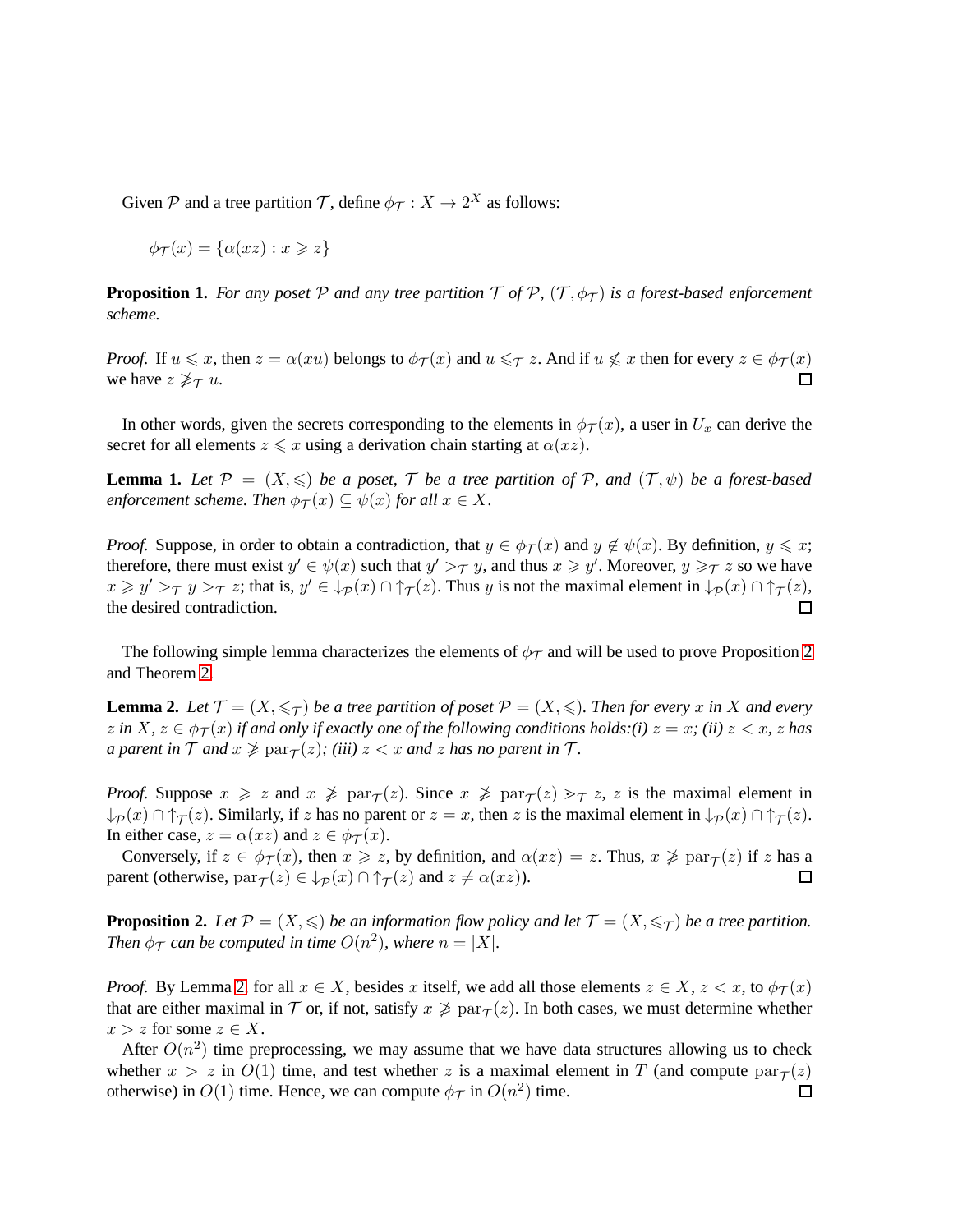# *3.1. Generic instantiation*

The above results enable us to specify the algorithms of a cryptographic enforcement scheme. The construction can be considered a generalization of the one using chains (rather than trees) defined by Freire *et al.* [\[21](#page-23-6)]. When defining SetUp and Derive we assume that the information flow policy  $P =$  $(X, \leqslant)$  is presented in the form of a tree partition  $\mathcal{T} = (X, \leqslant_{\mathcal{T}})$ , and that for the latter a specific forestbased enforcement scheme  $(\mathcal{T}, \psi)$  has been selected (such as  $(\mathcal{T}, \phi_{\mathcal{T}})$ ). Further, for the  $n = |X|$  labels of X we assume a numbering convention that follows a (reverse) linear extension  $\prec$  of  $\leq$ ; more precisely, we assume that  $X = \{x_1, \ldots, x_n\}$  where  $x_n \prec x_{n-1} \prec \cdots \prec x_2 \prec x_1$  (in particular,  $x_n$  is a minimal element in  $X$  and  $x_1$  is a maximal element). The cryptographic building block of our construction is a pseudorandom function (PRF) where the key space and the output space are the same set  $K$ . Given such a function  $\mathcal{F} \colon \mathcal{K} \times \{0,1\}^* \to \mathcal{K}$  and an (injective) label naming function  $\ell \colon X \to \{0,1\}^*$  we define:

<span id="page-10-1"></span>Algorithm SetUp, on input an information flow policy in the format described above:

- 1. For  $i = 1$  to *n* do (i.e., count from a maximal down to a minimal label):
	- **−** if  $x_i$  is maximal in  $(X, \leq \tau)$  pick fresh random key  $s(x_i) \leftarrow_{\mathcal{S}} \mathcal{K}$ ;
	- **–** otherwise, identify the (unique) parent y of  $x_i$  in  $\mathcal{T}$  and assign  $s(x_i) \leftarrow \mathcal{F}(s(y), \ell(x_i))$ (where  $s(y)$  is the PRF key and  $\ell(x_i)$  is the PRF input);
- 2. For each  $x \in X$  output  $\sigma(x) = \{(v, s(v)) : v \in \psi(x)\}\$  and  $\kappa(x) = \mathcal{F}(s(x), \ell(x))$ ; no public information is needed, i.e.,  $Pub = ∅$ .

The general principle of this CES is to derive secrets in a top-down fashion: top nodes (according to  $\leq \tau$ ) are assigned random keys, and the keys of all other nodes are deterministically derived from their parent using the PRF. Observe that, as we arranged  $\prec$  to be a linear extension of  $\leq$  (and thus  $\leq \tau$ ), step [\(1\)](#page-10-1) of SetUp is actually well-defined. We next define the corresponding Derive algorithm:

Algorithm Derive, on input the information flow policy, labels  $x, y \in X$ , and secret  $\sigma(x)$ :

- 1. Return  $\perp$  if  $x \not\geq y$ ;
- 2. Identify the (unique)  $z \in \psi(x)$  such that  $y \leq \tau z$  and recover  $s(z)$  from  $\sigma(x)$ ;
- 3. Let  $z = z_0 > z_1 > \cdots > z_m = y$  be the complete derivation chain in  $\mathcal T$  between  $z$  and  $y$ ;
- 4. For  $i = 1$  to m do:  $s(z_i) \leftarrow \mathcal{F}(s(z_{i-1}), \ell(z_i));$
- 5. Output  $\kappa(y) = \mathcal{F}(s(y), \ell(y)).$

In this instantiation, the same pseudorandom function  $\mathcal F$  is used as a secret- and key-generation function; secret values, and values derived from secret values, serve as PRF keys, and fixed strings that uniquely identify the corresponding node are its inputs.

# <span id="page-10-0"></span>*3.2. Security analysis*

We assess the security of our enforcement scheme using the principles of provable security. We start by formalizing the properties of the cryptographic building block, the pseudorandom function  $\mathcal{F}$ . Our definition is not the most general possible: rather, it is tailored to the requirements of our construction; specifically, we require that the keyspace and the range of the PRF are the same set.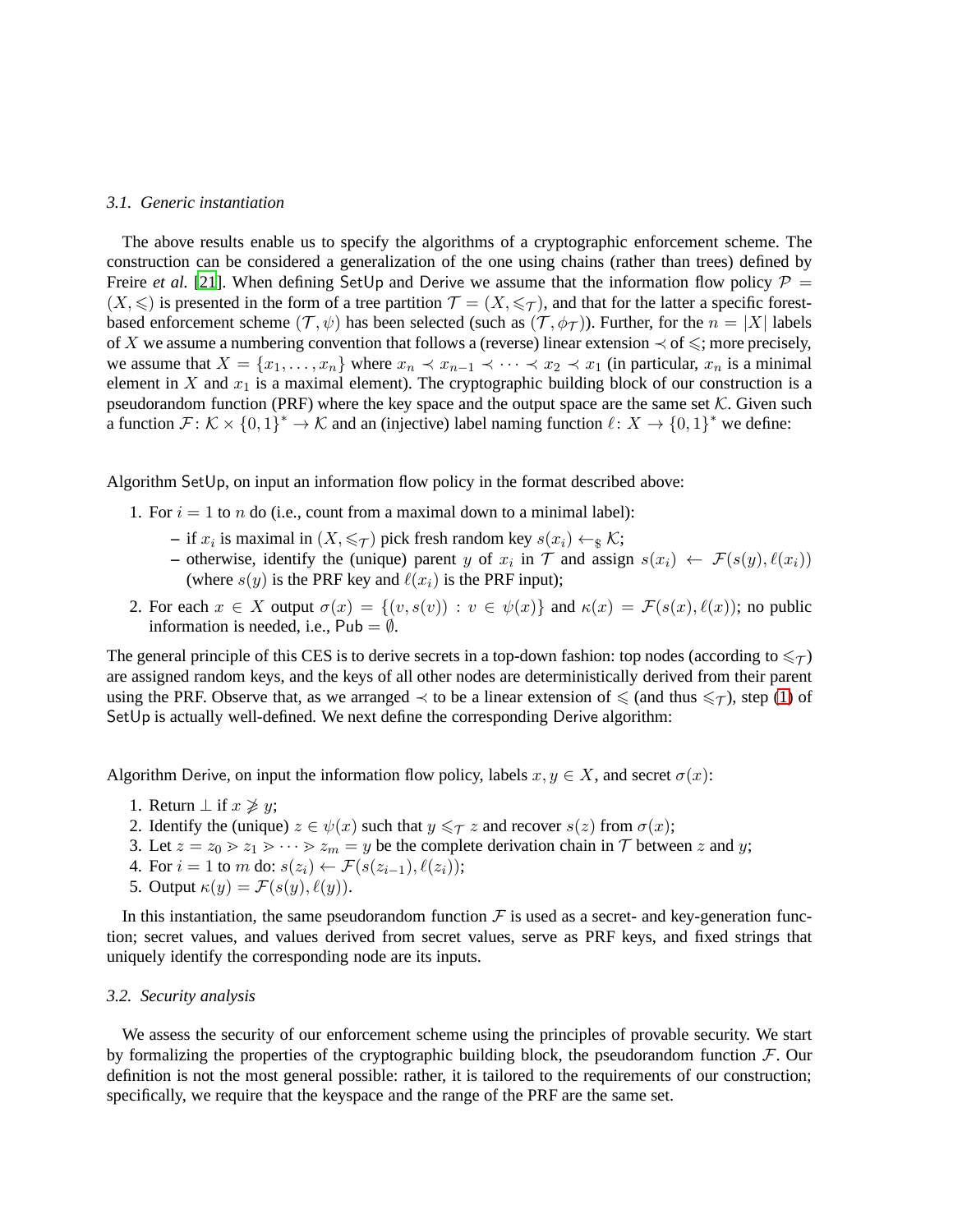<span id="page-11-0"></span>**Definition 5.** *A* pseudorandom function *(PRF) with keyspace and range* K *is any efficient function*  $\mathcal{F}: \mathcal{K} \times \{0,1\}^* \to \mathcal{K}$ . We also write  $\mathcal{F}_K(x)$  to denote  $\mathcal{F}(K,x)$ . We define the advantage of an adver*sary* D *in distinguishing* F *from a random function as*

$$
Adv^{\mathcal{F}}(\mathcal{D}) = \left| \Pr[K \leftarrow_{\$} \mathcal{K}; \mathcal{D}^{\mathcal{F}_K} \Rightarrow 1] - \Pr[\varphi \leftarrow_{\$} \langle \{0, 1\}^* \rightarrow \mathcal{K} \rangle; \mathcal{D}^{\varphi} \Rightarrow 1] \right| .
$$

*We say that PRF F is*  $(\epsilon, \tau)$ -indistinguishable *from a random function if*  $\epsilon$  *upper-bounds the advantage of all distinguishers* D *that run in time at most* τ *.*

In the definition above,  $\langle \{0, 1\}^* \to \mathcal{K} \rangle$  denotes the universe of all functions mapping  $\{0, 1\}^*$  to K, and writing " $\mathcal{D}^F \Rightarrow 1$ " for a function F means that algorithm D has oracle access to F and terminates outputting value 1. In Definition [5,](#page-11-0) F either implements access to a keyed PRF instance  $\mathcal{F}_K$ , or it implements a completely random function. That is, the smaller we can choose  $\epsilon$ , the closer a particular PRF  $\mathcal F$ is to a random function. We discuss some practical candidate functions in Section [3.3.](#page-13-0)

We next make precise the level of security that we target for our enforcement scheme. Many different cryptographic models for CES with security guarantees of various strengths have been proposed (see [\[11](#page-23-11)] for a comparative overview). The notion we target and reproduce below, strong key indistinguishabil-ity [\[21](#page-23-6)], was not only proven to imply all other notions (i.e., to define the highest level of security),<sup>[6](#page-11-1)</sup> but is also, we believe, the most natural and versatile one. It is based on the security experiment  $\text{Expt}_{X,x}^{\text{kist},b}$ defined in Fig. [3,](#page-12-0) where we use the following notation:

$$
\bar{\sigma} = \{(v, \sigma(v)) : v \in X\},
$$

$$
\bar{\kappa} = \{(v, \kappa(v)) : v \in X\},
$$

$$
Corrupt_{X,x} = \{(v, \sigma(v)) : v \in X, x \nleq v\},
$$

$$
Keys_{X,x} = \{(v, \kappa(v)) : v \in X \setminus \{x\}\}.
$$

In the experiment we assume that the adversary receives the information flow policy  $(X, \leqslant)$  in the same format as the SetUp algorithm does.

<span id="page-11-2"></span>**Definition 6.** *Let*  $(X, \leq)$  *be an arbitrary poset. A CES for*  $(X, \leq)$  *is*  $(\epsilon, \tau)$ -strongly key indistinguishable with respect to static adversaries [\[21\]](#page-23-6) if, for all  $x \in X$ , the advantage of all adversaries A that interact *in experiment*  $\text{Expt}_{X,x}^{\text{kist},b}(\mathcal{A})$  *and run in time at most*  $\tau$  *is bounded by*  $\epsilon$ *, where we define* 

$$
\mathrm{Adv}_{X,x}^{\mathsf{kist}}(\mathcal{A})=\Big|\mathrm{Pr}\left[\mathrm{Expt}_{X,x}^{\mathsf{kist},1}(\mathcal{A}) \Rightarrow 1\right]-\mathrm{Pr}\left[\mathrm{Expt}_{X,x}^{\mathsf{kist},0}(\mathcal{A}) \Rightarrow 1\right]\Big|\,.
$$

Observe that in this definition the adversary obtains, in principle, all secrets embedded in the system (that is, all  $\sigma(x)$  and  $\kappa(x)$  values), excluding only those that would allow distinguishing the challenge key by trivial means (e.g., by invoking the Derive algorithm).

<span id="page-11-1"></span><sup>6</sup> [\[11\]](#page-23-11) show that not all of these implications are strict; in particular strong key indistinguishability is polynomially equivalent to the notion of (plain) key indistinguishability of [\[2](#page-22-3)], with tightness loss  $n = |X|$ . Note also our model considers a static setup where the challenge label is fixed a priori. A variant of Definition [6](#page-11-2) would consider dynamic adversaries: such an adversary is able to choose the challenge label x *during* the experiment, rather than having it fixed as one of the experiment's parameters. However, it has been shown that static and dynamic definitions of strong key indistinguishability are polynomially equivalent [\[21\]](#page-23-6); corresponding results for (plain) key indistinguishability have also been obtained [\[5\]](#page-22-6). To simplify the exposition, therefore, we restrict our attention to the static case.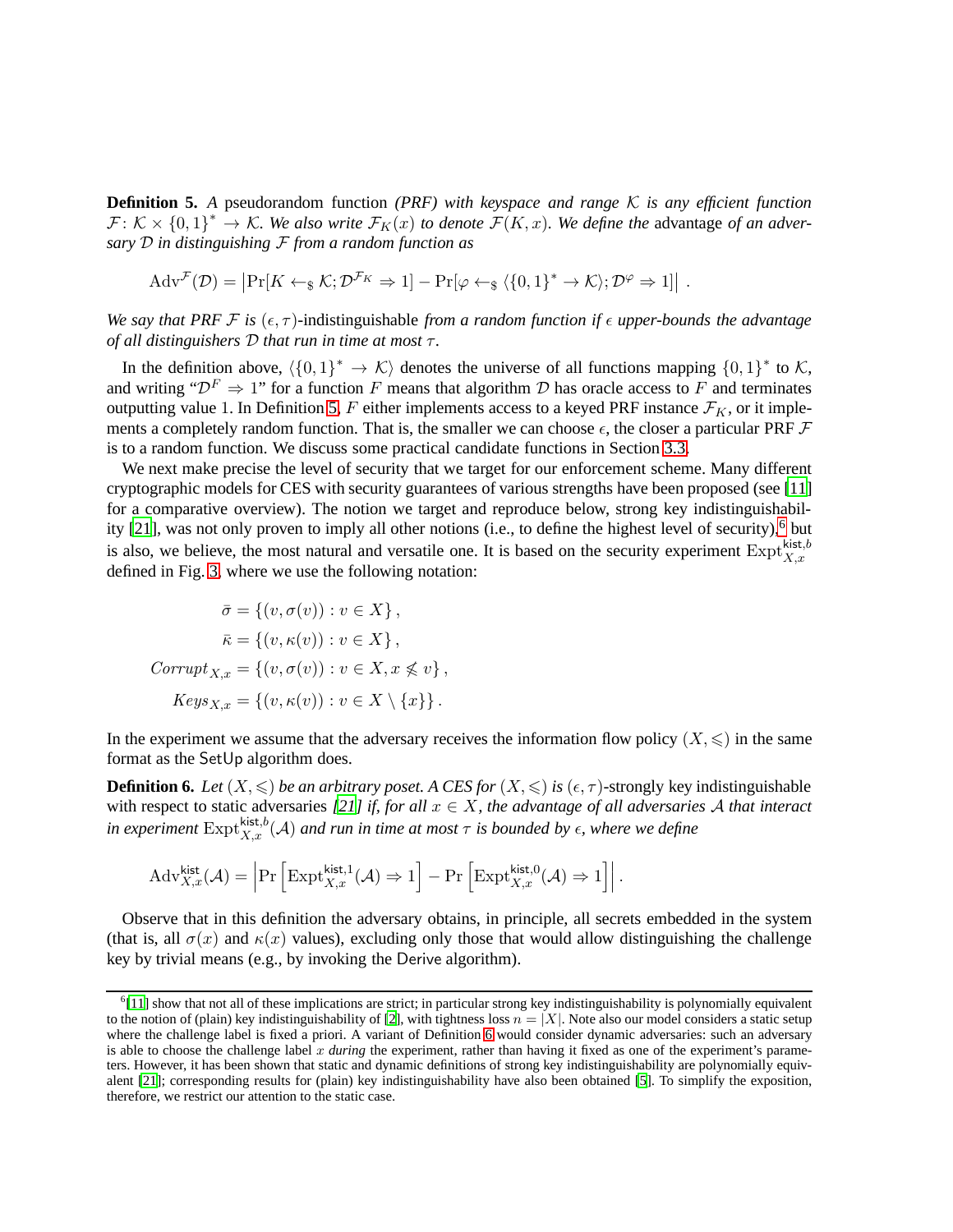<span id="page-12-4"></span><span id="page-12-2"></span><span id="page-12-1"></span><span id="page-12-0"></span>

| $\big \operatorname{Expt}_{X.x}^{\mathsf{kist},b}(\mathcal{A})\big $                                |
|-----------------------------------------------------------------------------------------------------|
| 1. $(Pub, \bar{σ}, \bar{κ}) \leftarrow_$ g SetUp(X)                                                 |
| 2. Derive Corrupt $_{X,x}$ and $Keys_{X,x}$ from $\bar{\sigma}$ and $\bar{\kappa}$                  |
| 3. $K_0 \leftarrow_{\mathbb{S}} \mathcal{K}$                                                        |
| 4. $K_1 \leftarrow \kappa(x)$ , extracted from $\bar{\kappa}$                                       |
| 5. $b' \leftarrow_{\mathbb{S}} A(X, x, \text{Pub}, \text{Corrupt}_{X, x}, \text{Keys}_{X, x}, K_b)$ |
| 6. Return $b'$                                                                                      |

Fig. 3. Security experiment for strong key indistinguishability

The final step of our analysis is to prove that our forest-based enforcement scheme from the preceding section is strongly key indistinguishable in the sense of Definition [6.](#page-11-2) More precisely, we have the following result.

**Theorem 1.** *For any poset*  $(X, \leqslant)$ ,  $x \in X$ , and adversary A that runs in time at most  $\tau$ , there exists a  $constant\ 0 \leqslant c \leqslant |X|$  and distinguishers  $\mathcal{D}_1^0,\ldots,\mathcal{D}_c^0$ ,  $\mathcal{D}_1^1,\ldots,\mathcal{D}_c^1$  against the underlying PRF such that

 $\mathrm{Adv}_{X,x}^{\mathsf{kist}}(\mathcal{A}) \leq \mathrm{Adv}^{\mathcal{F}}(\mathcal{D}_1^0) + \cdots + \mathrm{Adv}^{\mathcal{F}}(\mathcal{D}_c^0) + \mathrm{Adv}^{\mathcal{F}}(\mathcal{D}_1^1) + \cdots + \mathrm{Adv}^{\mathcal{F}}(\mathcal{D}_c^1)$ 

and the respective running times are at most  $\tau_i^b = \tau + O(|X|)$ . That is, if the PRF is  $(\epsilon', \tau + O(|X|))$ *indistinguishable then our CES construction is*  $(\epsilon, \tau)$ -strongly key indistinguishable with  $\epsilon = 2|X|\epsilon'$ .

*Proof.* The argument proceeds using a sequence of  $|X| = n$  hybrid games that interpolate between experiments  $\text{Expt}_{X,x}^{\text{kist},0}$  and  $\text{Expt}_{X,x}^{\text{kist},1}$ . In each hybrid step, if specific conditions are met, we replace one PRF instance by a random function; from the point of view of the adversary, the distance between each two consecutive hybrids is not greater than  $\widehat{Adv}^{\mathcal{F}}(\mathcal{D})$  for a specific PRF distinguisher  $\mathcal{D}$ .

Fix a poset  $(X, \leq)$  together with a (reverse) linear extension  $x_n \prec x_{n-1} \prec \cdots \prec x_2 \prec x_1$  of X, a label  $x \in X$ , and a CES adversary A that runs in time at most  $\tau$ . We use sequence  $x_n \prec \cdots \prec x_1$  to define our hybrid experiments: For  $b \in \{0, 1\}$ , we set  $G_0^b = \text{Expt}_{X,x}^{\text{kist},b}$  and define games  $G_1^b, \ldots, G_n^b$  (in that order) such that if  $1 \leq k \leq n$  and  $x_k \geq x$  then the difference between games  $G_k^b$  and  $G_{k-1}^b$  is precisely that all PRF invocations with key  $s(x_k)$  are replaced by assignments with values drawn uniformly at random from  $K$  (correspondingly, also the keys considered in lines [\(2\)](#page-12-1) and [\(4\)](#page-12-2) are changed). For the remaining indices k, i.e., in case  $x_k \ngeq x$ , games  $G_k^b$  and  $G_{k-1}^b$  are identical. Let  $S_k^b$  denote  $Pr[G_k^b(\mathcal{A}) \Rightarrow 1]$  for all  $b, k$ .

Observe that we replace PRF invocations by random assignments for precisely those labels  $x \in X$ that do not have a corresponding entry in  $Corrupt_{X,x}$ . Observe also that, as we consider the labels in a suitable order, for all switchings from a PRF to a random function we have that the corresponding PRF key  $s(x)$  was replaced with a uniform random value before. Thus, the difference between any two consecutive games is bounded by a PRF advantage: by a standard reductionist argument, in the cases  $x \leq x_k$ , we have

<span id="page-12-3"></span>
$$
|S_k^b - S_{k-1}^b| = |\Pr[G_k^b(\mathcal{A}) \Rightarrow 1] - \Pr[G_{k-1}^b(\mathcal{A}) \Rightarrow 1]| = \text{Adv}^{\mathcal{F}}(\mathcal{D}) ,
$$
\n(1)

for a specific distinguisher D with running time approximately  $\tau + |X| \cdot T_{\text{prf}} \in \tau + O(|X|)$ , where  $T_{\text{prf}}$ is the time required for one PRF evaluation; in addition, whenever  $x \nless x_k$  we have  $G_k^b = G_{k-1}^b$  and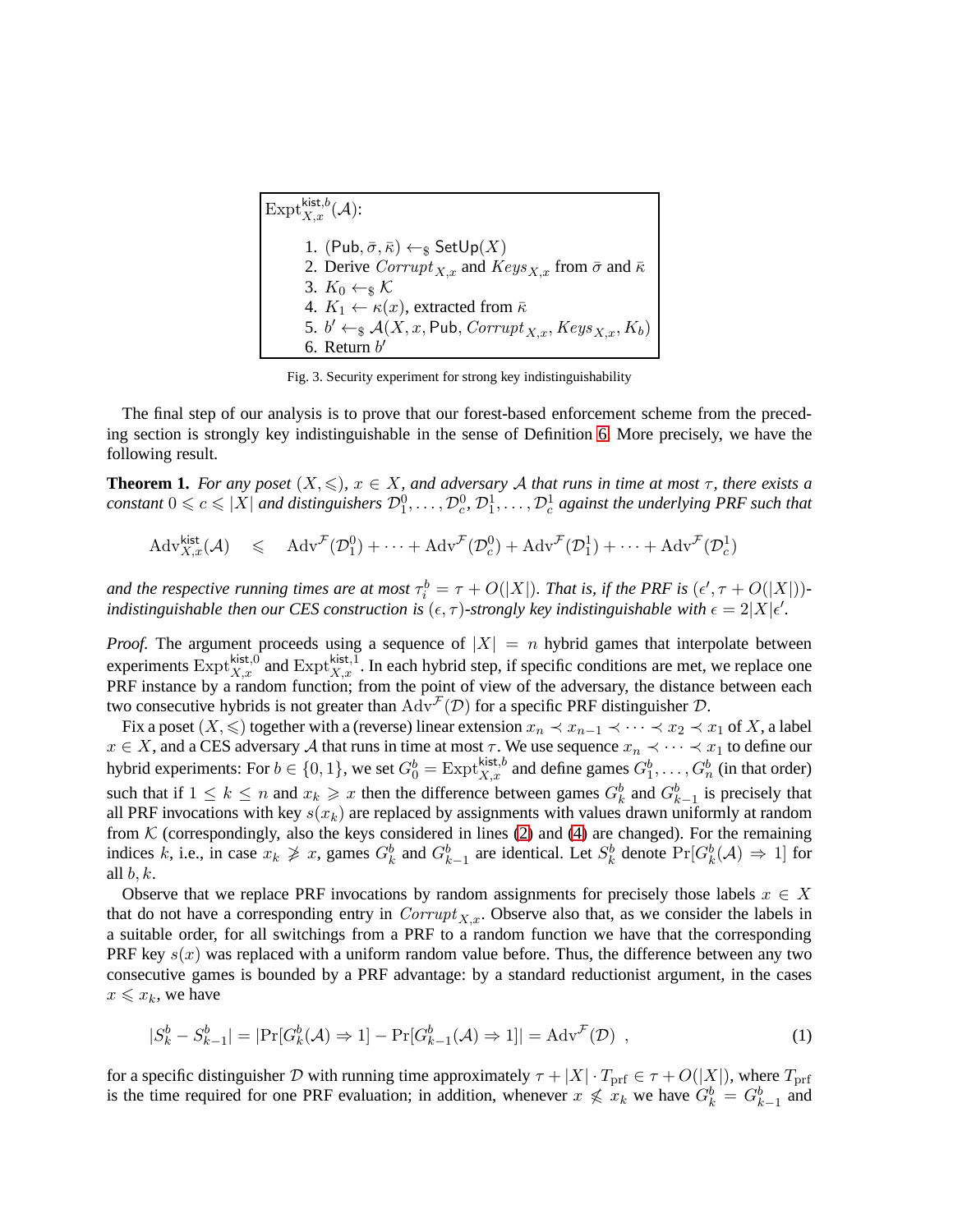hence  $|S_k^b - S_{k-1}^b| = 0$ . Now, by repeated application of the triangle inequality and [\(1\)](#page-12-3), we have

$$
\left| S_0^b - S_n^b \right| \leqslant \sum_{k=1}^n \left| S_{k-1}^b - S_k^b \right| \leqslant \sum_{k=1}^c \mathrm{Adv}^{\mathcal{F}}(\mathcal{D}_k^b) ,
$$

where  $c = |\{x' \in X : x \leq x'\}|$  and distinguishers  $\mathcal{D}_k^b$  are constructed as specified. We now consider games  $G_n^0$  and  $G_n^1$ . In both cases  $\kappa(x)$  is picked uniformly at random, thus lines [\(3\)](#page-12-4) and [\(4\)](#page-12-2) in the experiment implement the same operation. Hence  $G_n^0$  is identical to  $G_n^1$  and  $|S_n^0 - S_n^1| = 0$ . Thus, we obtain

$$
Adv_{X,x}^{\text{kist}}(\mathcal{A}) = |S_0^1 - S_0^0| \leq |S_0^1 - S_n^1| + |S_n^1 - S_n^0| + |S_n^0 - S_0^0|
$$
  

$$
\leq A dv^{\mathcal{F}}(\mathcal{D}_1^1) + ... + A dv^{\mathcal{F}}(\mathcal{D}_c^1) + 0 + A dv^{\mathcal{F}}(\mathcal{D}_1^0) + ... + A dv^{\mathcal{F}}(\mathcal{D}_c^0)
$$

 $\Box$ 

as required.

Note that by results of [\[11\]](#page-23-11) it would have sufficed to prove (plain) key indistinguishability of our scheme, as the latter would imply the notion of strong key indistinguishability that we target. Observe however that going this way introduces a tightness loss of  $n = |X|$ . Besides saving this factor, we believe our direct approach is also more intuitive.

### <span id="page-13-0"></span>*3.3. On practical instantiations of the PRF component*

We now briefly consider how one might instantiate our CES in practice. Although pseudorandom functions are a standard building block in the domain of provable security, corresponding constructions do not explicitly appear in most international cryptographic standards documents (e.g., by ANSI, IEEE, NIST, IETF, etc.). However, certain standardized MACs and block ciphers can be used as a PRF replacement, as we discuss next.

The primary aim of message authentication codes (MACs) is integrity protection and data authentication. A standard result says that any PRF may also be used as a MAC. The converse is in general not true: a good MAC is not automatically a good PRF. Fortunately, however, essentially all standardized MAC constructions are in fact good PRFs, including the popular HMAC [\[26](#page-23-12)], CMAC [\[18](#page-23-13)], GMAC [\[19\]](#page-23-14), and PMAC [\[10](#page-23-15)] schemes.

In our application, the data input of the PRF and hence of the MAC is the name  $\ell(x)$  of a node  $x \in X$ . For the sake of generality we did not impose any constraints on the format of these names (in particular, strings of arbitrary length are allowed). We note that all of the MAC schemes mentioned above are designed to process arbitrary-length strings, of any format. By consequence, all of them are suitable to securely instantiate our enforcement scheme. However, we point out that if we imposed a constant-length restriction on  $\ell(x)$ , then a much simpler PRF than the MACs mentioned above can be used: by the PRF/PRP switching lemma [\[9](#page-22-8)], any block cipher (a.k.a. pseudorandom permutation, PRP) also constitutes a PRF, where the input length is equal to the output length and coincides with the cipher's block size. In particular, if one is satisfied with using 128 bit keys and may require 128-bit labels for elements in  $X$  then the AES block cipher can be used without modification as the pseudorandom function of our CES construction. Further, if the target is a security level of 256 bit and one uses 127-bit labels, then the following function would be a suitable PRF:

$$
\mathcal{F} \colon \{0,1\}^{256} \times \{0,1\}^{127} \to \{0,1\}^{256}, \text{ where } (K,s) \mapsto \text{AES}_K(0 \parallel s) \parallel \text{AES}_K(1 \parallel s).
$$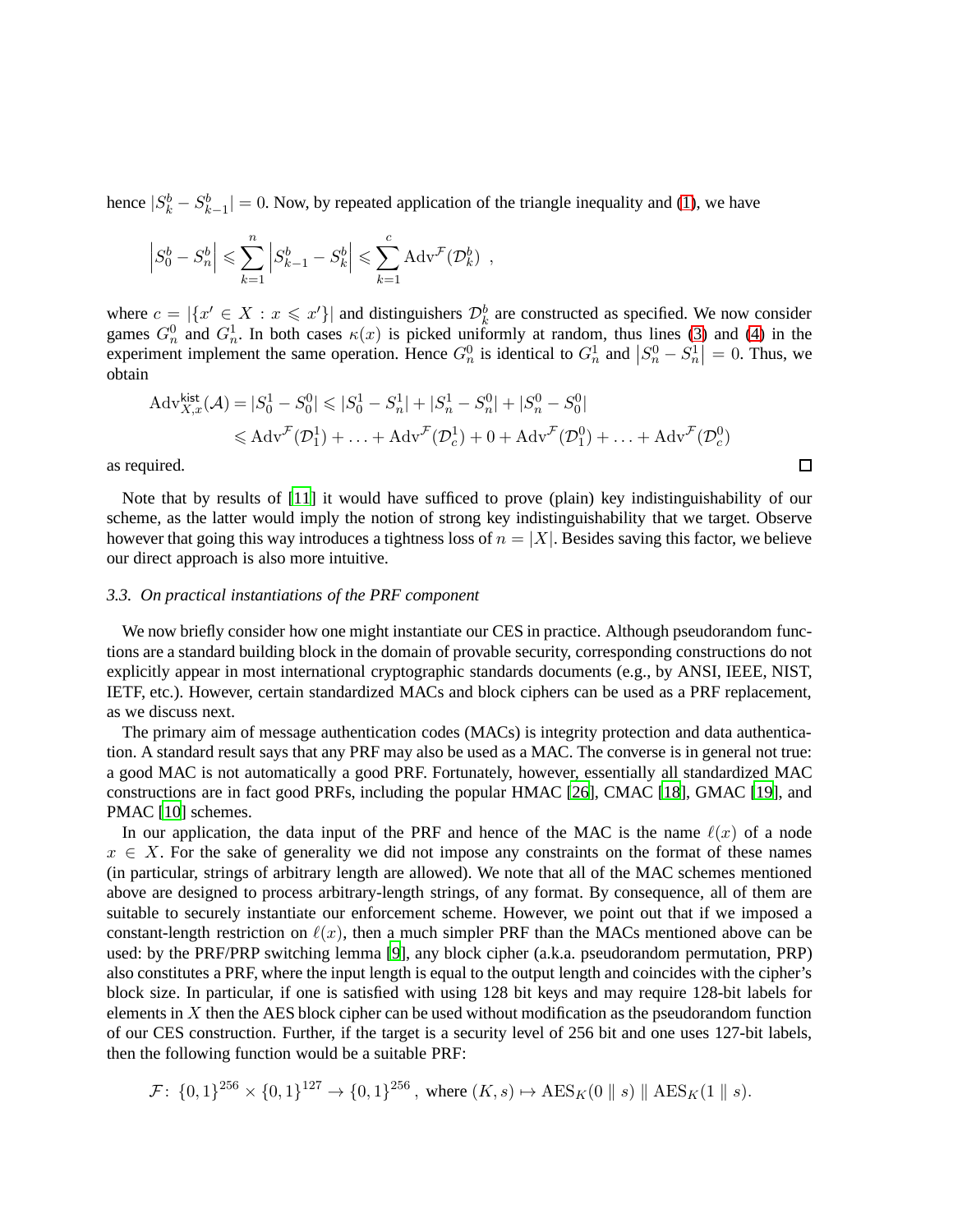# <span id="page-14-0"></span>**4. Selecting a Good Tree Partition**

Each poset admits many possible tree partitions and each tree partition gives rise to many possible enforcement schemes. In this section, we investigate which enforcement scheme to select for a given tree partition and which tree partition to select for a given poset. Our analysis is based on the assumption that we wish to minimize the total number of secrets that need to be distributed to users. Thus, given a tree partition  $\mathcal{T} = (X, \leq \tau)$  and a forest-based enforcement scheme  $(\mathcal{T}, \psi)$ , we define

$$
\mathcal{S}(\mathcal{T},\psi) = \sum_{x \in X} |\psi(x)| \cdot |U_x|.
$$

Note that  $|\psi(x)|$  denotes the number of secrets issued to each  $u \in U_x$  for the enforcement scheme  $(\mathcal{T}, \psi)$ . Thus,  $S(\mathcal{T}, \psi)$  is the total number of secrets that need to be distributed to users when we apply scheme  $(\mathcal{T}, \psi)$ . By Lemma [1,](#page-9-2) for a given tree partition  $\mathcal{T} = (X, \leq_T)$ , any forest-based enforcement scheme  $(\mathcal{T}, \psi)$  and any  $x \in X$ , we have  $\phi_{\mathcal{T}}(x) \subseteq \psi(x)$ ; thus  $|\phi_{\mathcal{T}}(x)| \leq |\psi(x)|$  and  $\mathcal{S}(\mathcal{T}, \phi_{\mathcal{T}}) \leq \mathcal{S}(\mathcal{T}, \psi)$ . Hence, for a given tree partition  $\mathcal{T}$ , we will assume the use of the forest-based enforcement scheme  $({\cal T},\phi_{\cal T}).$ 

Let  $\mathcal{P} = (X, \leq)$  be an information flow policy and let  $\mathcal{T} = (X, \leq \tau)$  be a tree partition of  $\mathcal{P}$ . Then we say that  $\mathcal T$  is a *minimal tree partition* of  $\mathcal P$  if, for any tree partition  $\mathcal T'$  of  $\mathcal P$ , we have  $\mathcal S(\mathcal T,\phi_{\mathcal T})\leqslant\mathcal T$  $S(\mathcal{T}', \phi_{\mathcal{T}'})$ . (In other words,  $\mathcal T$  is a tree partition that minimizes the total number of distributed secrets.)

For any tree partition  $\mathcal{T} = (X, \leq \tau)$  and for all  $x \in X$ , x must have at most one parent in  $(X, \leq \tau)$ . Informally, then, to construct a tree partition  $\mathcal T$  from  $\mathcal P = (X, \leqslant)$ , for all  $x \in X$  we must discard all but (at most) one parent of x in  $\mathcal P$ . Hence, if we can associate the choice of parent y for z with an appropriate cost of the edge yz in  $H^* = (X, E_{\text{max}})$ , then computing a minimal tree partition can be translated into a problem of selecting a suitable weighted forest.

We now describe how to compute such a cost function. Given an information flow policy  $\mathcal{P} = (X, \leqslant),$ for each pair yz such that  $y > z$ , we define  $\gamma_P(yz) = \{x \in X : x \geq z, x \not\geq y\}.$ 

<span id="page-14-1"></span>**Proposition 3.** *For all*  $x > y > z$ ,  $\gamma_P(xz) \supset \gamma_P(yz)$ *.* 

*Proof.* Let  $t \in \gamma_{\mathcal{P}}(yz)$ . Then  $t \geq z$  and  $t \not\geq y$ . Now if  $t \geq x$ , we would have  $t \geq y$ , by transitivity. Thus  $t \not\geq x$  and hence  $t \in \gamma_{\mathcal{P}}(xz)$ . Moreover,  $y \in \gamma_{\mathcal{P}}(xz)$ , since  $y > z$  and  $y \not\geq x$ , and  $y \not\in \gamma_{\mathcal{P}}(yz)$ , so the inclusion is strict.  $\Box$ 

Define a weight function  $\omega_{\mathcal{P}} : X \times X \to \mathbb{N}$ , where

$$
\omega_{\mathcal{P}}(yz) = \begin{cases} \sum_{x \in \gamma_{\mathcal{P}}(yz)} |U_x| & \text{if } y > z, \\ 0 & \text{otherwise.} \end{cases}
$$

Note that for any tree partition  $\mathcal{T}$ , z has at most one parent in  $\mathcal{T}$ , so we may write  $\gamma_{\mathcal{T}}(z)$  for  $\gamma_P(\text{par}_{\mathcal{T}}(z)z)$  without ambiguity. Given a tree partition  $\mathcal T$  of X, we define the weight function  $\Omega_{\mathcal{T}} : X \to \mathbb{N}$ , where

$$
\Omega_{\mathcal{T}}(z) = \begin{cases} \sum_{x \geq z} |U_x| & \text{if } z \text{ is maximal in } \mathcal{T}, \\ \sum_{x \in \gamma_{\mathcal{T}}(z)} |U_x| & \text{otherwise.} \end{cases}
$$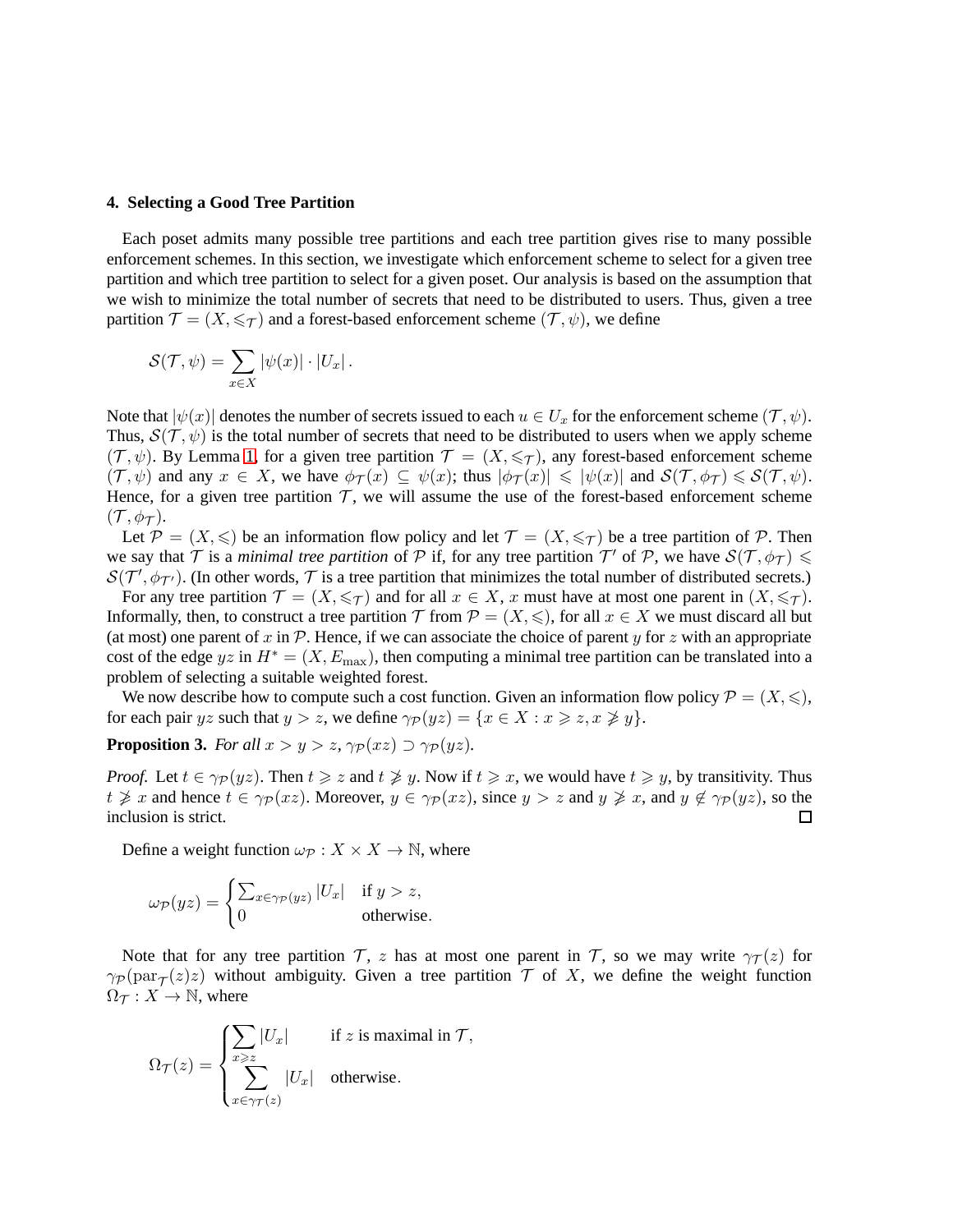Informally,  $\Omega_{\mathcal{T}}(z)$  represents the number of users that will require the secret associated with z, on the one hand if z is maximal in  $T$  and on the other if edge  $\text{par}_{T}(z)z$  is used in  $T$ . We can now prove the main result of this section, which establishes a relationship between  $S(\mathcal{T}, \phi_{\mathcal{T}})$  and  $\Omega_{\mathcal{T}}$ , and thus enables us to define an (efficient) algorithm for computing a minimal tree partition.

<span id="page-15-0"></span>**Theorem 2.** Let  $\mathcal{P} = (X, \leq)$  be a poset with Hasse diagram  $H(\mathcal{P}) = (X, E_{\min})$  and let  $\mathcal{T}$  be a tree *partition* T *of* P*. Then*

<span id="page-15-1"></span>
$$
\mathcal{S}(\mathcal{T}, \phi_{\mathcal{T}}) = \sum_{z \in X} \Omega_{\mathcal{T}}(z). \tag{2}
$$

*Moreover, we can compute a minimal tree partition*  $\widehat{\mathcal{T}}$  *of*  $\mathcal{P}$  *in time*  $O(|E_{\min}| + |X|^2)$ *.* 

*Proof.* We first prove [\(2\)](#page-15-1). Let X'' denote the set of maximal elements in  $\mathcal T$  and X' denote the set of non-maximal elements. By definition,

$$
\mathcal{S}(\mathcal{T}, \phi_{\mathcal{T}}) = \sum_{x \in X} |\phi_{\mathcal{T}}(x)||U_x|
$$

and, by Lemma [2,](#page-9-1) we have

$$
|\phi_{\mathcal{T}}(x)| = |\{ z \in X' \setminus \{x\} : x \in \gamma_{\mathcal{T}}(z)\}| + |\{ z \in X'' : x > z\}| + 1.
$$

Hence

$$
\mathcal{S}(\mathcal{T}, \phi_{\mathcal{T}}) = \sum_{x \in X} (|\{z \in X' : x \in \gamma_{\mathcal{T}}(z)\}| + |\{z \in X'' : x > z\}| + 1)|U_x| \n= \sum_{x \in X} |\{z \in X' : x \in \gamma_{\mathcal{T}}(z)\}| |U_x| - \sum_{x \in X'} |U_x| + \sum_{x \in X} |\{z \in X'' : x > z\}| |U_x| + \sum_{x \in X} |U_x| \n= \sum_{x \in X} |\{z \in X' : x \in \gamma_{\mathcal{T}}(z)\}| |U_x| + \sum_{x \in X} |\{z \in X'' : x > z\}| |U_x| + \sum_{x \in X''} |U_x| \n= \sum_{z \in X'} \sum_{x \in \gamma_{\mathcal{T}}(z)} |U_x| + \sum_{z \in X''} \sum_{x \ge z} |U_x| \n= \sum_{z \in X} \Omega_{\mathcal{T}}(z) \n= \sum_{x \in X} \Omega_{\mathcal{T}}(z)
$$

We next establish the choice of T that minimizes  $S(\mathcal{T}, \phi_{\mathcal{T}})$ . Observe that if z is not a maximal element of X, a minimal tree partition  $\hat{\mathcal{T}}$  will not have z as a maximal element either. Indeed, suppose z is a maximal element in a tree partition  $\mathcal T$  and let y be a parent of z in X. Then  $\Omega_{\mathcal T}(z) > \Omega_{\mathcal T'}(z)$ , where  $T'$ is obtained from T by adding edge yz to the Hasse diagram of T, since  $\{x \in X : x \in \gamma_{T'}(z)\} \subset \{x \in X\}$  $X: x \geqslant z$ ; the inclusion is strict since y is in the first set but not the second. Thus, z is a maximal in  $\hat{\mathcal{T}}$ if and only if z is maximal in X. It remains to decide on parents in  $\hat{\mathcal{T}}$  for non-maximal elements in X.

Let T be a tree partition and z is not maximal in T. Note that  $\Omega_T(z) = \omega_P(\text{par}_T(z)z)$ . By Propo-sition [3,](#page-14-1) we have  $\gamma_P(yz) \subset \gamma_P(xz)$  for  $x > y > z$ . It follows that  $\omega_P(yz) \leq \omega_P(xz)$ , the inequality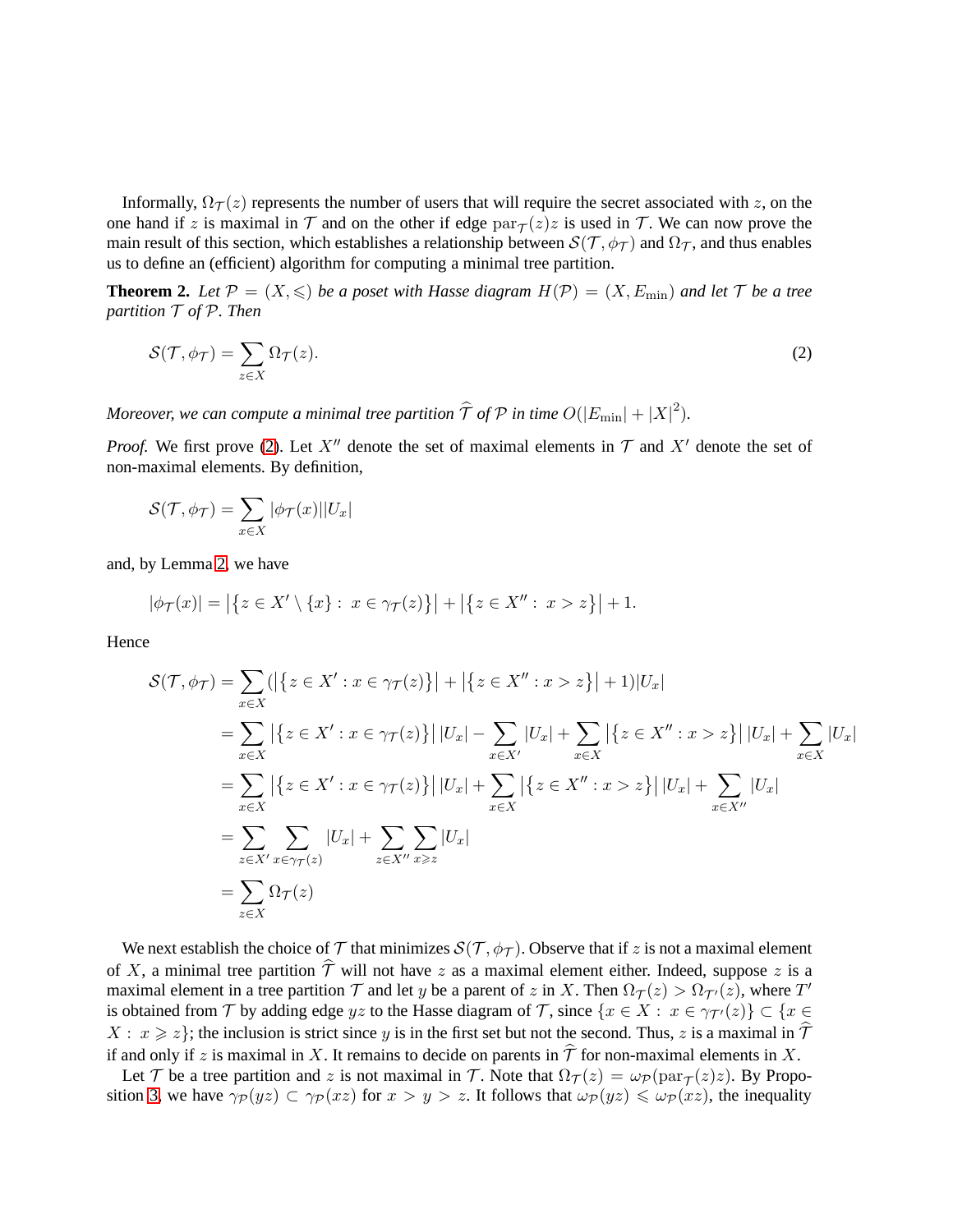being strict if we assume that at least one user is assigned to each node in  $X$ . Thus it suffices to consider only parents of z in X when constructing a minimum tree partition. Moreover, to build  $\tilde{T}$ , for each nonmaximal  $z \in X$ , we select a parent y of z in X such that  $\omega_{\mathcal{P}}(yz) \leq \omega_{\mathcal{P}}(y'z)$  for all other parents y' of z.

Finally, we analyze the running time to compute a minimum tree partition. We can compute  $\omega_{\mathcal{P}}(yz)$ for each non-maximal z and each parent y of z in  $\mathcal P$  in time  $O(|X|^2)$  using an algorithm similar to that used for computing  $\phi_{\mathcal{T}}$ . Now a minimal tree partition  $\mathcal{T}$  of  $\mathcal{P}$  can be obtained by setting  $y = \text{par}_{\mathcal{T}}(z)$ , where  $\omega_{\mathcal{P}}(yz) \leq \omega_{\mathcal{P}}(xz)$  for all  $x \in X$  such that  $x > z$ . This will require time  $O(|E_{\min}|)$ . Thus, the total time required is  $O(|E_{\text{min}}| + |X|^2).$ <sup>[7](#page-16-0)</sup>  $\Box$ 

We have shown that we can compute a minimal tree partition efficiently. Recall that  $|\phi_T(x)|$  measures the number of secrets a user in  $U_x$  will require to derive all authorized secrets (and keys). We now consider whether it is possible to compute a minimal tree partition that simultaneously bounds  $\max_{x \in X} {\{\vert \phi_T(x) \vert\}}$ . Let T be a minimal tree partition of  $\mathcal{P} = (X, \leqslant)$ . We will say that T is an *optimal tree partition* of  $\mathcal P$  if  $\mathcal T$  has the minimum number of minimal elements among all minimal tree partitions. An optimal tree partition with  $\ell$  leaves has the property that no user will require more than  $\ell$  secrets.

For each non-maximal  $z \in \mathcal{P} = (X, \leqslant)$ , let  $Y(z)$  be the set of  $y \in X$  such that  $y > z$  and  $\omega_{\mathcal{P}}(yz)$ is minimum. Construct a directed acyclic graph H with vertex set X; for every non-maximal  $y \in X$ , the in-neighborhood of y is  $Y(y)$ , and each maximal  $y \in X$  has no in-neighbors. Add to H a new vertex r which is an in-neighbor of every  $x \in X$ . Now apply the polynomial-time algorithm MINLEAF [\[25](#page-23-16)], that allows us to find an out-tree rooted at r with minimum number of leaves, i.e., vertices with no out-neighbors. As a result, we obtain, among all tree partitions with minimum number of secrets, one with minimum number of minimal elements. Let X' denote the set of non-maximal elements in  $\mathcal{P}$ . Then MINLEAF's runtime is  $O(s+|X|^{3/2}s^{1/2})$ , where  $s=\sum_{z\in X'}|Y(z)|$ . Observe that  $s\leq |E_{\text{max}}|$ and  $|E_{\text{max}}| \leq |X|^2$ . This implies that  $O(s + |X|^{3/2} s^{1/2}) = O(|X|^{3/2} |E_{\text{max}}|^{1/2})$ . Thus, we have the following result.

**Corollary 1.** *Given an information flow policy*  $P = (X, \leq)$ *, we can find an optimal tree partition*  $\mathcal{T} = (X, \leq \tau)$  of  $\mathcal{P}$  in time  $O(|X|^{3/2} |E_{\text{max}}|^{1/2}).$ 

We conclude this section with an example illustrating our results. Let  $[n] = \{1, 2, \ldots, n\}$  and let  $[i, j] = \{i, i + 1, \ldots, j - 1, j\}$  for  $i \leq j$ . Then define the poset

$$
\mathcal{I}(n) = \{ [i, j] : 1 \leq i \leq j \leq n \},\
$$

where  $[i, j] \leq i'$ , j' if and only if  $i' \leq i$  and  $j' \geq j$ . The Hasse diagram for  $\mathcal{I}(5)$  is illustrated in Figure [1a.](#page-4-0) The poset  $\mathcal{I}(n)$  has attracted considerable interest because of its application to "time-bound" access control (see [\[4](#page-22-5)[,13](#page-23-8)], for example). In particular, the numbers  $1, \ldots, n$  represent time points or time intervals, and elements in  $\mathcal{I}(n)$  represent contiguous intervals of time (either consecutive points or a sequence of consecutive intervals). A user  $u$  assigned the interval  $[i, j]$  is authorized to access any object assigned an interval  $[i', j'] \subseteq [i, j]$ .

The cardinality of  $\gamma_P(yz)$ ,  $y, z \in \mathcal{I}(5)$ ,  $y > z$ , is shown in Figure [4a.](#page-17-2) A tree of minimum weight is shown in Figure [4b](#page-17-2) and the corresponding values of  $\Omega_T(z)$  are shown in Figure [4c.](#page-17-2) It is possible to

<span id="page-16-0"></span><sup>&</sup>lt;sup>7</sup>Since  $|E_{\text{min}}| \leq |X|^2$  we can simplify the total time to  $O(|X|^2)$ . However, we decided to keep  $|E_{\text{min}}|$  to stress that only parents of elements need to be considered to compute a minimum tree partition.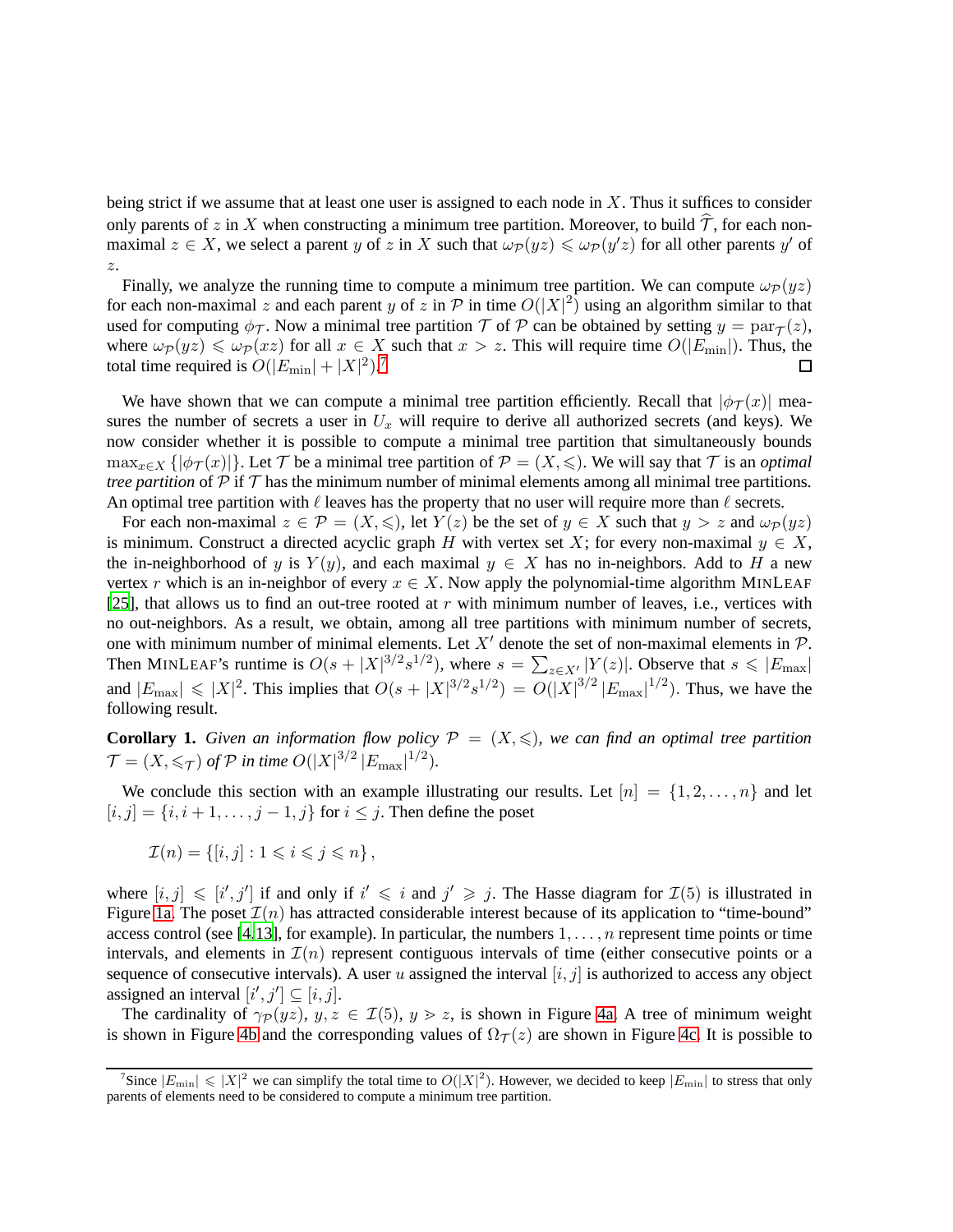show that the minimum number of secrets required in total, assuming  $|U_x| = 1$  for each  $x \in \mathcal{I}(n)$ , is  $\frac{1}{6}m(m+1)(4m-1)$  if  $n = 2m - 1$ , and  $\frac{1}{6}m(m+1)(4m+5)$  if  $n = 2m$ .

<span id="page-17-2"></span>

<span id="page-17-3"></span>Fig. 4. A minimal tree partition of  $(\mathcal{I}(5), \subset)$ 

#### <span id="page-17-0"></span>**5. Selecting a Good Chain Partition**

In this section, we consider chain-based schemes. Recall that a chain partition of a poset  $P$  is a disjoint union of chains such that every element of  $P$  belongs to one of the chains. An element z of a chain C is called *top* (*bottom*, respectively) if the in-degree (out-degree, respectively) of z in  $H(C)$  is zero.

We first show that the number of secrets to be issued in a chain-based enforcement scheme is determined by the bottom elements of the chains in the corresponding chain partition. This in turn implies that there exists a chain partition with a minimum number of secrets issued for which the number of chains is exactly the width of the poset.

<span id="page-17-1"></span>**Lemma 3.** For any poset  $\mathcal{P} = (X, \leq)$  and any chain partition  $\mathcal{C} = (X, \leq_C)$  of  $(X, \leq)$  with chains  $\{C_1, \ldots, C_\ell\}$ , let chain  $C_i$  have bottom element  $b_i$ ,  $1 \leq i \leq \ell$ . Then

$$
\mathcal{S}(\mathcal{C}, \phi_{\mathcal{C}}) = \sum_{i=1}^{\ell} \sum_{x \in \uparrow_{\mathcal{P}}(b_i)} |U_x| \,. \tag{3}
$$

*Proof.* Let  $C_i$  comprise elements  $z_1, z_2, \ldots, z_c$  such that  $z_1 > z_2 > \cdots > z_c$  (i.e.,  $b_i = z_c$ ) and observe that  $\uparrow_{\mathcal{P}}(b_i)$  is the disjoint union of sets  $X_i$ ,  $1 \leq i \leq c$ , where  $X_1 = \{x : x \geq z_1\}$  and  $X_j = \{x : x \not\geq z_{j-1}, x \geq z_j\}, \, 2 \leq j \leq c.$  Observe that  $X_j = \{x : x \in \gamma_{\mathcal{C}}(z)\}, \, 2 \leq j \leq c.$  This decomposition of  $\uparrow_{\mathcal{P}}(b_i)$  into sets  $X_i, 1 \leq i \leq c$ , will be used in the following derivation.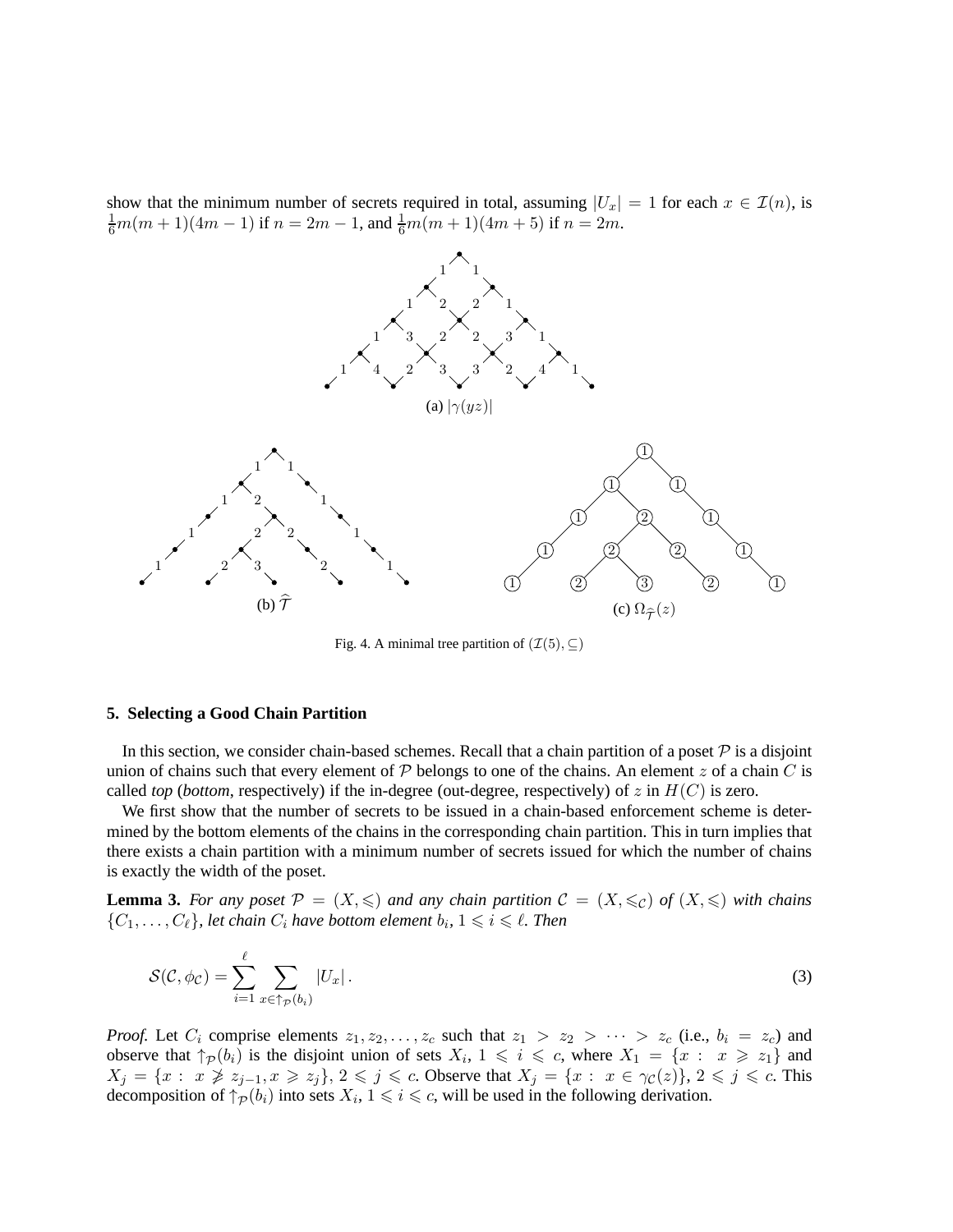By [\(2\)](#page-15-1) and the definition of  $\Omega_{\mathcal{C}}(z)$ ,

$$
S(C, \phi_C) = \sum_{z \in X} \Omega_C(z)
$$
  
= 
$$
\sum_{i=1}^{\ell} \sum_{x \in X_1} |U_x| + \sum_{i=1}^{\ell} \sum_{j=2}^{\ell} \sum_{x \in X_j} |U_x|
$$
  
= 
$$
\sum_{i=1}^{\ell} \sum_{x \in \uparrow_{\mathcal{P}}(b_i)} |U_x|
$$

By Dilworth's Theorem, a poset  $(X, \leq)$  of width w of has a chain partition with w chains. Such a chain partition can be obtained in time  $O(|X|^{2.5})$  [\[23](#page-23-17)]. Thus, in particular, we can compute w in time  $O(|X|^{2.5})$ . The next theorem can be viewed as a strengthening of Dilworth's Theorem. In Subsection [5.1,](#page-19-0) we will show how to compute a minimal chain partition of width  $w$  in polynomial time.

<span id="page-18-0"></span>**Theorem 3.** Let  $\mathcal{P} = (X, \leqslant)$  be an information flow policy of width w. Then there exists a minimal *chain partition of width* w*.*

*Proof.* Let  $C = (X, \leqslant_C)$  be a minimal chain partition of X into  $t \geqslant w$  chains and let B be the set of bottom elements in the chains of C. A theorem of Gallai and Milgram asserts that if a chain partition  $\mathcal C$ of a poset P contains t chains, where  $t > w$ , then there exists a chain partition  $C' = (X, \leq_C)$  into  $t - 1$ chains such that the set of bottom elements in  $\mathcal{C}'$  is a subset of  $B$  [\[22](#page-23-18)].<sup>[8](#page-18-1)</sup> Hence, by iterated applications of the Gallai-Milgram theorem, there exists a chain partition  $\mathcal{C}^* = (X, \leq_C*)$  of width w such that the set of bottom elements  $B^*$  in  $\mathcal{C}^*$  is a subset of B. Moreover, by Lemma [3,](#page-17-1)

$$
\mathcal{S}(\mathcal{C}^*, \phi_{\mathcal{C}^*}) = \sum_{b \in B^*} \sum_{x \in \uparrow_{\mathcal{P}}(b)} |U_x| \leqslant \sum_{b \in B} \sum_{x \in \uparrow_{\mathcal{P}}(b)} |U_x| = \mathcal{S}(\mathcal{C}, \phi_{\mathcal{C}})
$$

As  $\mathcal C$  is a minimal chain partition, we conclude that  $\mathcal C^*$  is also a minimal chain partition.

**Corollary 2.** Let  $\mathcal{P} = (X, \leqslant)$  be an information flow policy. There exists a chain partition  $\mathcal{C} = (X, \leqslant_C)$ *such that*  $S(C, \phi_C)$  *is minimized and* max  $\{|\phi_C(x)| : x \in X\} \leq w$ .

 $\Box$ 

*Proof.* The result follows immediately from Theorem [3](#page-18-0) and the fact that  $|\phi_C(x)|$  is bounded above by the number of chains in C for all  $x \in X$ .  $\Box$ 

The above corollary shows that no user requires more than  $w$  secrets in a chain-based enforcement scheme.

Returning to our example of  $\mathcal{I}(n)$ , note that the width of  $\mathcal{I}(n)$  is n as the minimal elements form the largest antichain. Thus, any chain partition with  $n$  chains requires the same number of secrets. It is not hard to show that this number is  $\frac{1}{6}n(n+1)(n+2)$ , which is minimum possible. Thus the minimal tree partition of  $\mathcal{I}(n)$  (discussed in Section [4\)](#page-14-0) requires approximately half the number of secrets required by the minimal chain partition.

<span id="page-18-1"></span><sup>&</sup>lt;sup>8</sup>The result is phrased in the language of digraphs, but every poset may be represented by an equivalent transitive acyclic digraph.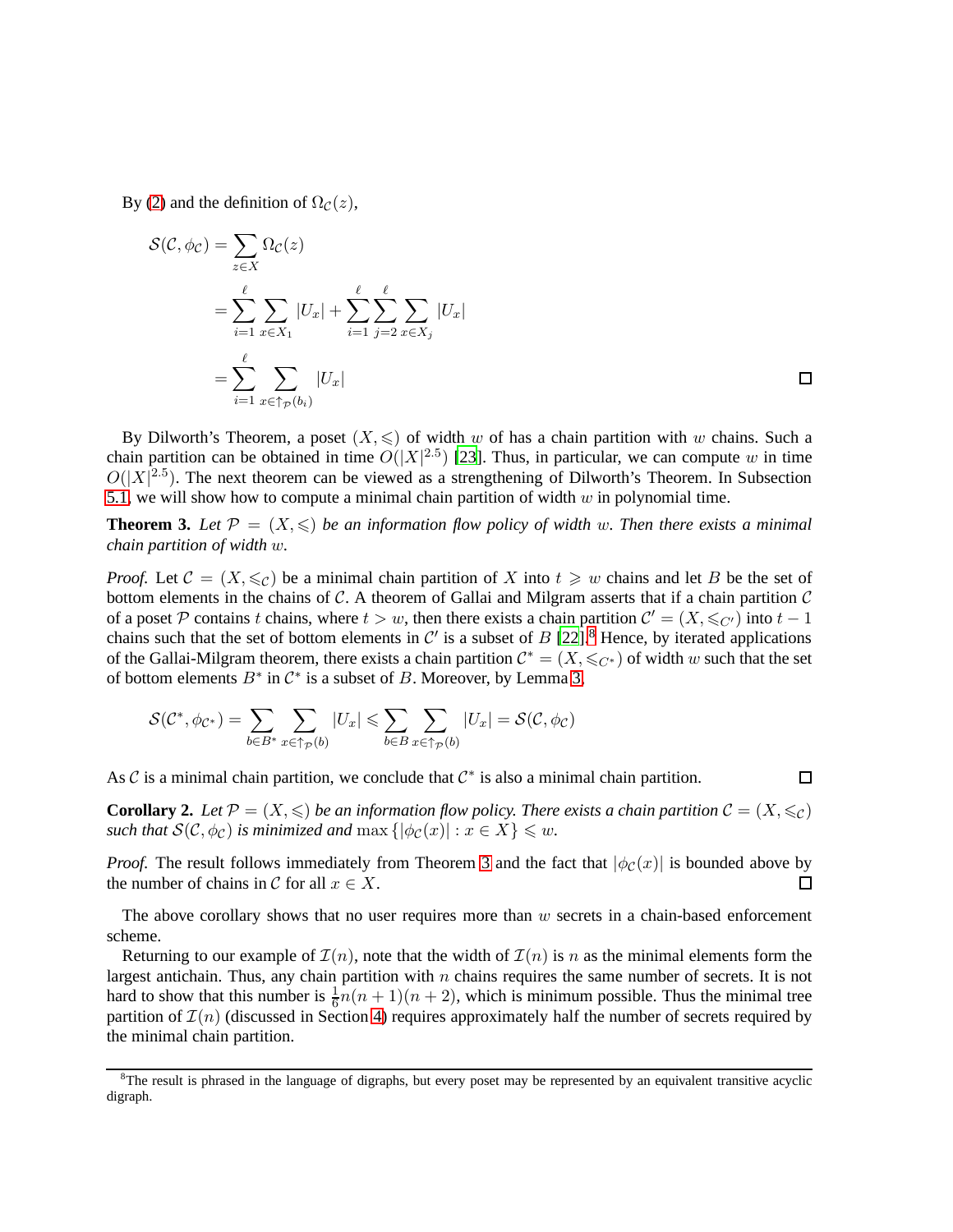# <span id="page-19-0"></span>*5.1. Computing a minimal chain partition*

A chain partition imposes stronger constraints than a tree partition. Specifically, each element in a chain partition has at most one parent and one child, whereas a tree partition only requires that each element has at most one parent. Thus, the straightforward algorithm for computing a minimal tree partition cannot be used to compute a minimal chain partition.

Suppose  $\mathcal{P} = (X, \leqslant)$  is a poset of width w. In general, a chain partition of  $\mathcal{P}$  has  $\ell \geqslant w$  chains. Theorem [3](#page-18-0) asserts that there exists a minimal chain partition comprising  $w$  chains. We now show how such a chain partition may be constructed. In particular, we show how to transform the problem of finding a minimal chain partition  $\mathcal{C} = (X, \leq_{\mathcal{C}})$  into a problem of finding a minimum cost flow in a network.

Informally, a *network* is a directed graph in which each edge is associated with a *capacity*. A *network flow* associates each edge in a given network with a flow, which must not exceed the capacity of the edge. Networks are widely used to model systems in which some quantity passes through channels (edges in the network) that meet at junctions (vertices); examples include traffic in a road system, fluids in pipes, or electrical current in circuits. Our definitions for networks and network flows follow the presentation of Bang-Jensen and Gutin [\[6\]](#page-22-9).

**Definition 7.** *A* network *is a tuple*  $\mathcal{N} = (D, l, u, c, \beta)$ *, where:* 

 $D = (V, A)$  *is a directed graph with vertex set* V *and edge set* A;  $I - l : V \times V \to \mathbb{N}$  *such that*  $l(vv') = 0$  *if*  $vv' \notin A$  *and*  $l(vv') \geq 0$  *otherwise*;  $- u : V \times V \to \mathbb{N}$  *such that*  $u(vv') = 0$  *if*  $vv' \notin A$  *and*  $u(vv') \geqslant l(vv') \geqslant 0$  *otherwise*;  $- c : V \times V \to \mathbb{R}$ ;  $- \beta : V \to \mathbb{R}$  such that  $\sum_{v \in V} \beta(v) = 0$ .

Intuitively,  $l$  and  $u$  represent lower and upper bounds, respectively, on how much flow can pass through each edge, and c represents the cost associated with each unit of flow in each edge. The function  $\beta$ represents how much flow should enter or leave the network at a given vertex. If  $\beta(x) = 0$ , then the flow going into x should be equal to the flow going out of x. If  $\beta(x) > 0$ , then there should be  $\beta(x)$  more flow coming out of x than going into x. If  $\beta(x) < 0$ , there should be  $|\beta(x)|$  more flow going into x than coming out of  $x$ .

**Definition 8.** *Given a network*  $\mathcal{N} = (D, l, u, c, \beta)$ *, a function*  $f: V \times V \rightarrow \mathbb{N}$  *is a* feasible flow *for* N *if the following conditions are satisfied:*

$$
- u(vv') \ge f(vv') \ge l(vv') \text{ for every } vv' \in V \times V; - \sum_{v' \in V} (f(vv') - f(v'v)) = \beta(v) \text{ for every } v \in V.
$$

*The* cost *of* f *is defined to be*

$$
\sum_{vv' \in A} c(vv') f(vv').
$$

Our aim is to find a tree  $\mathcal{C} = (X, \leq_C)$  such that C is a chain partition of X with precisely w chains that minimizes  $\mathcal{S}(\mathcal{C}, \phi_{\mathcal{C}})$ . To do this, we will construct a network N such that the minimum cost flow of N corresponds to the desired chain partition. We can then find the minimum cost flow of  $N$  in polynomial time.

Every top vertex in  $\mathcal C$  must have one child and no parent in  $C$ , every bottom vertex in  $C$  must have one parent and no child in  $C$ , and every other vertex in  $C$  must have one parent and one child. We cannot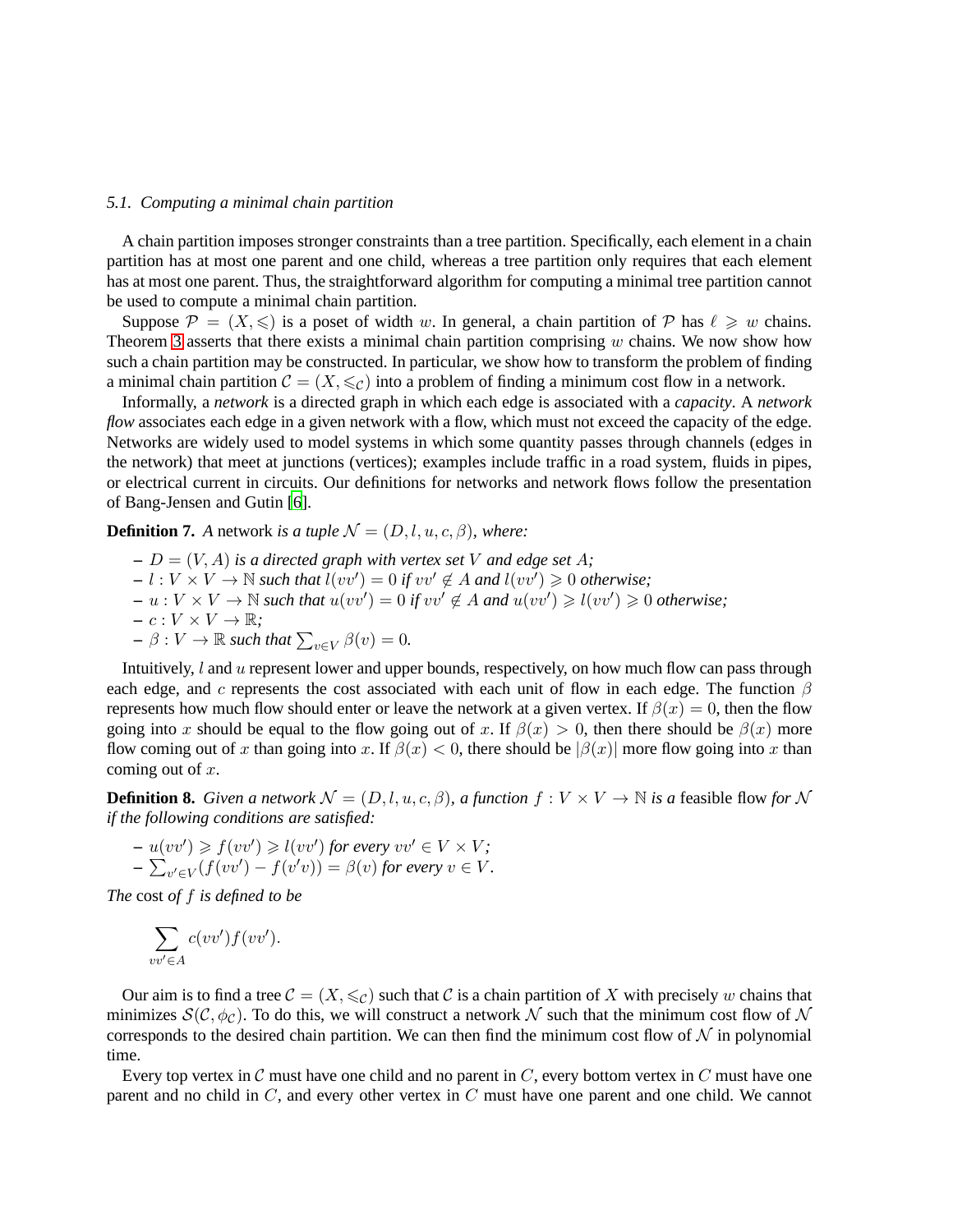represent this requirement directly in a network. However, we can use the *vertex splitting procedure* [\[6](#page-22-9)] to simulate it. Specifically, given poset  $\mathcal{P} = (X, \leqslant)$ , define first a directed graph  $D = (V, A)$ . Let  $X_{\text{in}} = \{x_{\text{in}} : x \in X\}$  and  $X_{\text{out}} = \{x_{\text{out}} : x \in X\}$ , and define the vertex set  $V = X_{\text{in}} \cup X_{\text{out}} \cup \{s, t\}$ , where  $\{s, t\} \cap (X_{\text{in}} \cup X_{\text{out}}) = \emptyset$ . Define the edge set A as follows: for  $v, v' \in X_{\text{in}} \cup X_{\text{out}}$ ,  $vv' \in A$  if and only if either  $v = x_{\text{in}}$  and  $v' = x_{\text{out}}$  for some  $x \in X$ , or  $v = x_{\text{out}}$  and  $v' = y_{\text{in}}$  for some  $x, y \in X$ such that  $y \leq x$ ; for every  $v \in X_{\text{in}}$  we have  $sv \in A$ ; and for every  $v \in X_{\text{out}}$  we have  $vt \in A$ .

Then define a network  $\mathcal{N} = (D, l, u, c, \beta)$ , where

$$
l(vv') = \begin{cases} 1 & \text{if } v = x_{\text{in}}, v' = x_{\text{out}}, \text{ where } x \in X \\ 0 & \text{otherwise}; \end{cases}
$$
  

$$
u(vv') = \begin{cases} 1 & \text{if } vv' \in A \\ 0 & \text{otherwise}; \end{cases}
$$
  

$$
c(vv') = \begin{cases} \sum_{x \in \uparrow_{\mathcal{P}}(v)} |U_x| & \text{if } v' = t, v = x_{\text{out}}, \text{ where } x \in X \\ 0 & \text{otherwise}; \end{cases}
$$
  

$$
\beta(v) = \begin{cases} w & \text{if } v = s \\ -w & \text{if } v = t \\ 0 & \text{otherwise}. \end{cases}
$$

We call this network the *network chain-representation of*  $(X, \leq)$ . Note that any feasible flow f for this network must have  $0 \leq f(xy) \leq 1$  for all  $xy \in A$ .

<span id="page-20-0"></span>**Lemma 4.** Let N be the network chain-representation of an information flow policy  $\mathcal{P} = (X, \leqslant)$ . Then *the minimum number of secrets issued by a chain-based enforcement scheme for*  $(X, \leq)$  *with* w *chains is*  $\hat{f}$ *, where*  $\hat{f}$  *is the minimum cost of a feasible flow in* N.

*Proof.* Suppose we are given a chain partition  $C = (X, \leq_C)$ . Consider the following flow:

 $f(x<sub>in</sub>x<sub>out</sub>) = 1$  for all  $x \in X$ ;  $f(x_{\text{out}}y_{\text{in}}) = 1$ if  $x = \text{par}_{\mathcal{C}}(y)$ ;  $f(sx_{\text{in}}) = 1$  if x is the top element in a chain in C;  $f(x_{\text{out}}t) = 1$  if x is the bottom element in a chain in C;  $f = 0$  otherwise.

Observe that f is a feasible flow. Indeed, by construction all edges  $xy$  satisfy  $u(xy) \ge f(xy) \ge l(xy)$ . In the graph formed by edges xy with  $f(xy) = 1$ , it is clear that every vertex x has in-degree and out-degree 1, except for s and t. Also, s has in-degree 0 and out-degree w in this graph, and t has in-degree w and out-degree 0. As all edges xy have  $f(xy) = 1$  or  $f(xy) = 0$ , we have that

$$
\sum_{v \in V(D)} (f(xv) - f(vx)) = \beta(x)
$$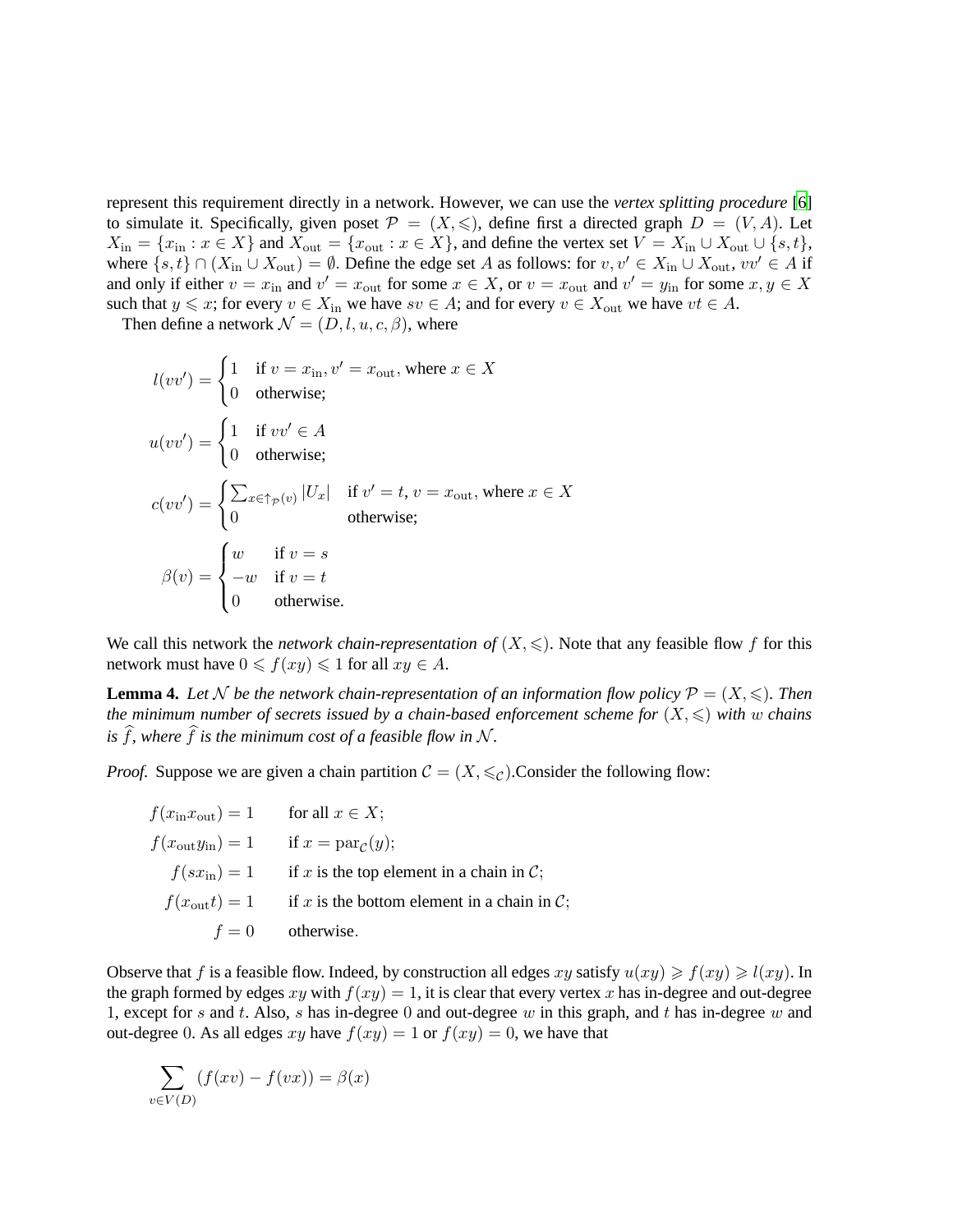for all x, as required. Moreover, the cost of f equals  $\sum_{b \in B} \sum_{x \in \uparrow_{\mathcal{P}}(b)} |U_x|$ , where B is the set of bottom elements of chains in C, which by [\(3\)](#page-17-3) equals  $\mathcal{S}(\mathcal{C}, \phi_{\mathcal{C}})$ .

Conversely, suppose f is a feasible flow for N. Then we define  $y \leq_{\mathcal{C}} x$  if and only if  $x, y \in X$  and  $f(x_{\text{out}}y_{\text{in}}) = 1$ . By the construction of N and definition of f, it is not hard to see that C is a chain partition of X with w chains. By construction of N, the cost of f equals  $\sum_{b \in B} \sum_{x \in \uparrow_{\mathcal{P}}(b)} |U_x|$ , where B is the set of bottom elements of chains in C, which by [\(3\)](#page-17-3) equals  $\mathcal{S}(\mathcal{C}, \phi_{\mathcal{C}})$ . 囗

<span id="page-21-1"></span>**Lemma 5.** We can find a minimum cost flow for N in  $O(|X|^4w)$  time.

*Proof.* Recall that computing w can be done in time  $O(|X|^{2.5})$ . To compute  $\sum_{x \in \uparrow_{\mathcal{P}}(y)} |U_x|$  for each  $y \in X$  requires time  $O(|E_{\text{max}}| + |X|)$  using depth-first search from y in the digraph obtained from  $H^*(X)$  by changing orientation of every edge. Thus, to compute  $\sum_{x \in \uparrow_{\mathcal{P}}(y)} |U_x|$  for all  $y \in X$  requires time  $O(|X|(|E_{\text{max}}| + |X|)).$ 

The well-known buildup algorithm (see [\[6,](#page-22-9) §4.10.5], for example) finds a minimum cost flow for a network with n vertices and m edges in time  $O(n^2mM)$ , where M denotes the maximum of all absolute values of balance demands on vertices. By construction of N, we have that  $n = 2|X| + 2 = O(|X|)$ ,  $m = O(n^2) = O(|X|^2)$ , and  $M = w$ . Thus we get the desired running time.  $\Box$ 

**Remark 1.** *Strictly speaking, the buildup algorithm assumes that all lower bounds on edges are* 0*. In its current form, our network does not satisfy this condition. However, we can satisfy this condition, given*  $\mathcal{N} = (D, l, u, c, \beta)$ , by defining the network  $\mathcal{N}' = (D, l', u', c, \beta')$ , where

$$
l'(xy) = 0
$$
  

$$
\beta'(x) = \beta(x) - l(xy)
$$
  

$$
u'(xy) = u(xy) - l(xy)
$$
  

$$
\beta'(y) = \beta(y) + l(xy)
$$

Then the minimum cost flow  $f'$  for  $\mathcal{N}'$  will have cost exactly  $\sum_{xy} l(xy) c(xy)$  less than the minimum cost *flow for* N, and  $f'$  can be transformed into a minimum cost feasible flow f for N by setting  $f(xy) =$  $f'(xy) + l(xy)$ .

We are now able to prove our main result, for this section which is, essentially, a corollary of Theorem [3](#page-18-0) and Lemmas [4](#page-20-0) and [5.](#page-21-1)

<span id="page-21-0"></span>**Theorem 4.** Let  $\mathcal{P} = (X, \leqslant)$  be an information flow policy of width w. Then we can find a minimal *chain partition comprising w chains in time*  $O(|X|^4w)$ . In such a chain partition no user requires more *than* w *secrets.*

*Proof.* Let S denote the minimum number of secrets issued by a chain-based enforcement scheme for  $X$ . By Theorem [3,](#page-18-0) there exists a chain partition that has exactly  $w$  chains, for which the corresponding chain-based enforcement scheme only requires S secrets. Then by Lemma [4,](#page-20-0) S is equal to the minimum cost of a feasible flow in  $\mathcal N$ , the network chain-representation of  $\mathcal P$ . By Lemma [5,](#page-21-1) such a flow can be found in  $O(|X|^4 w)$  time, and this flow can be easily transformed into the corresponding chain partition  $\mathcal{C} = (X, \leqslant_C)$ . Finally, by definition of  $\phi_C(x)$ ,  $|\phi_C(x)| \leqslant w$  for each  $x \in X$  and therefore no user requires more than w secrets. $\Box$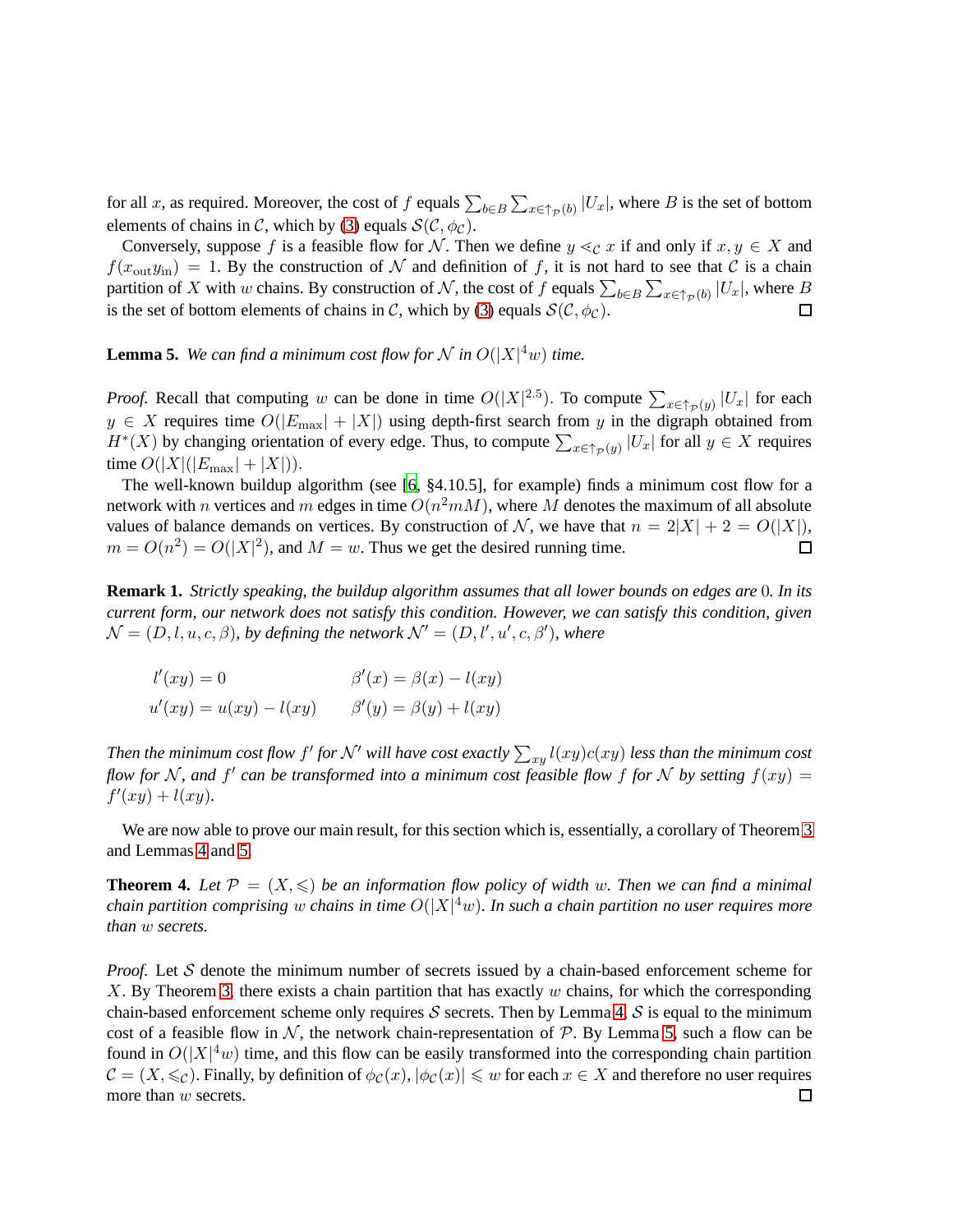# <span id="page-22-4"></span>**6. Concluding Remarks**

In this paper, we introduced the concept of a tree partition, generalizing prior work on chain partitions and tree-based enforcement schemes. We have proved that it is possible to compute optimal chain and tree partitions for an arbitrary information flow policy in polynomial time. And we have proved that there exist secure instantiations of enforcement schemes based on tree partitions. In short, we have shown that it is possible to construct forest-based cryptographic enforcement schemes for information flow policies efficiently.

Perhaps the most important contribution of our work on cryptographic enforcement schemes based on tree and chain partitions is to provide alternative trade-offs between the parameters of such enforcement schemes. These additional trade-offs provide data owners with a greater range of potential enforcement schemes, enabling them to select the most appropriate for their particular information flow policy and deployment constraints (such as storage and connectivity capabilities of end-user devices). We might, for example, wish to use an existing scheme that requires each device to store a single secret when storage is limited. Alternatively, we might wish to use a chain-based scheme when the distribution of public information is difficult and we wish to impose a small upper bound on the number of secrets that any device needs to store. We might use a tree-based scheme if distribution of public information is difficult and we wish to minimize the amount of data we wish to transmit to the user population.

Another difference between minimal tree-based and chain-based schemes is that computing the former is significantly faster than the latter as the former can essentially be computed by a simple greedy algorithm, while the latter requires a more sophisticated and much slower minimum cost flow algorithm. While still polynomial-time, minimum cost flow algorithms may be too slow when  $|X|$  is large.

In future work, we hope to investigate the difficulty of finding a tree partition in which the worstcase derivation time is as similar as possible for all users (whilst still minimizing the number of secrets issued).

#### **References**

- <span id="page-22-0"></span>[1] S. Akl and P. Taylor. Cryptographic solution to a problem of access control in a hierarchy. *ACM Transactions on Computer Systems*, 1(3):239–248, 1983.
- <span id="page-22-3"></span>[2] M. J. Atallah, M. Blanton, N. Fazio, and K. B. Frikken. Dynamic and efficient key management for access hierarchies. *ACM Trans. Inf. Syst. Secur.*, 12(3), 2009.
- <span id="page-22-7"></span>[3] M. J. Atallah, M. Blanton, and K. B. Frikken. Key management for non-tree access hierarchies. In D. F. Ferraiolo and I. Ray, editors, *SACMAT 2006, 11th ACM Symposium on Access Control Models and Technologies, Lake Tahoe, California, USA, June 7-9, 2006, Proceedings*, pages 11–18. ACM, 2006.
- <span id="page-22-5"></span>[4] M. J. Atallah, M. Blanton, and K. B. Frikken. Incorporating temporal capabilities in existing key management schemes. In J. Biskup and J. Lopez, editors, *ESORICS*, volume 4734 of *Lecture Notes in Computer Science*, pages 515–530. Springer, 2007.
- <span id="page-22-6"></span>[5] G. Ateniese, A. D. Santis, A. L. Ferrara, and B. Masucci. Provably-secure time-bound hierarchical key assignment schemes. *J. Cryptology*, 25(2):243–270, 2012.
- <span id="page-22-9"></span>[6] J. Bang-Jensen and G. Gutin. *Digraphs: Theory, Algorithms and Applications*. Springer, 2nd edition, 2009.
- <span id="page-22-2"></span>[7] D. Bell and L. LaPadula. Secure computer systems: Unified exposition and Multics interpretation. Technical Report MTR-2997, Mitre Corporation, Bedford, Massachusetts, 1976.
- <span id="page-22-1"></span>[8] J. Bethencourt, A. Sahai, and B. Waters. Ciphertext-policy attribute-based encryption. In *IEEE Symposium on Security and Privacy*, pages 321–334. IEEE Computer Society, 2007.
- <span id="page-22-8"></span>[9] J. Black and P. Rogaway. CBC MACs for arbitrary-length messages: The three-key constructions. In M. Bellare, editor, *Advances in Cryptology - CRYPTO 2000, 20th Annual International Cryptology Conference, Santa Barbara, California, USA, August 20-24, 2000, Proceedings*, volume 1880 of *Lecture Notes in Computer Science*, pages 197–215. Springer, 2000.